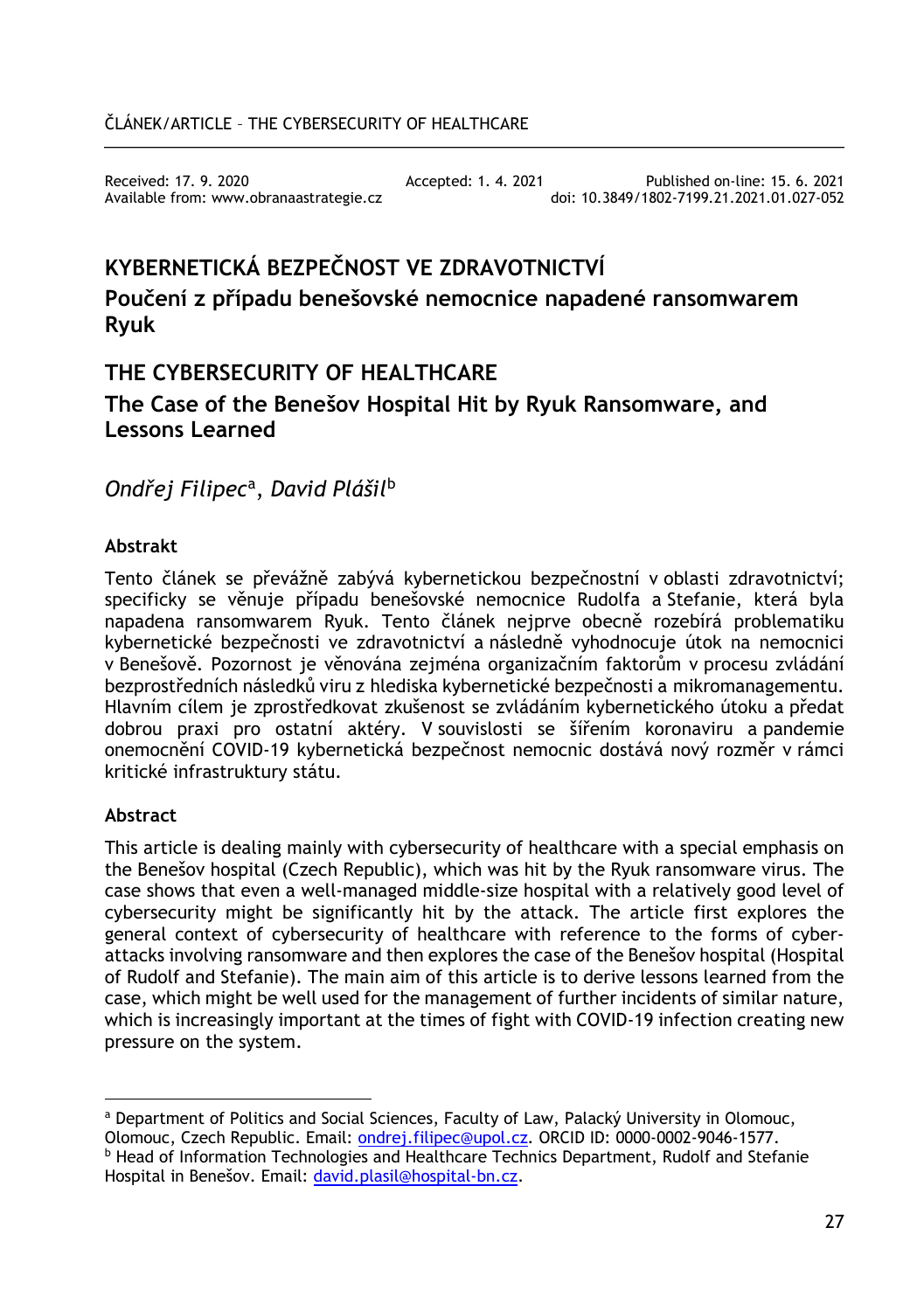#### **Acknowledgement**

This article has been written under the grant scheme of Jean Monnet Network Project 611293-EPP-1-2019-1-CZ-EPPJMO-NETWORK "European Union and the Challenges of Modern Society (legal issues of digitalization, robotization, cyber security and prevention of hybrid threats)" awarded in 2019 to the Faculty of Law, Palacký University in Olomouc.

### **Klíčová slova**

Kybernetická bezpečnost; zdravotnictví; nemocnice; ramsomware.

#### **Key Words**

Cybersecurity; Healthcare; Hospitals; Ransomware.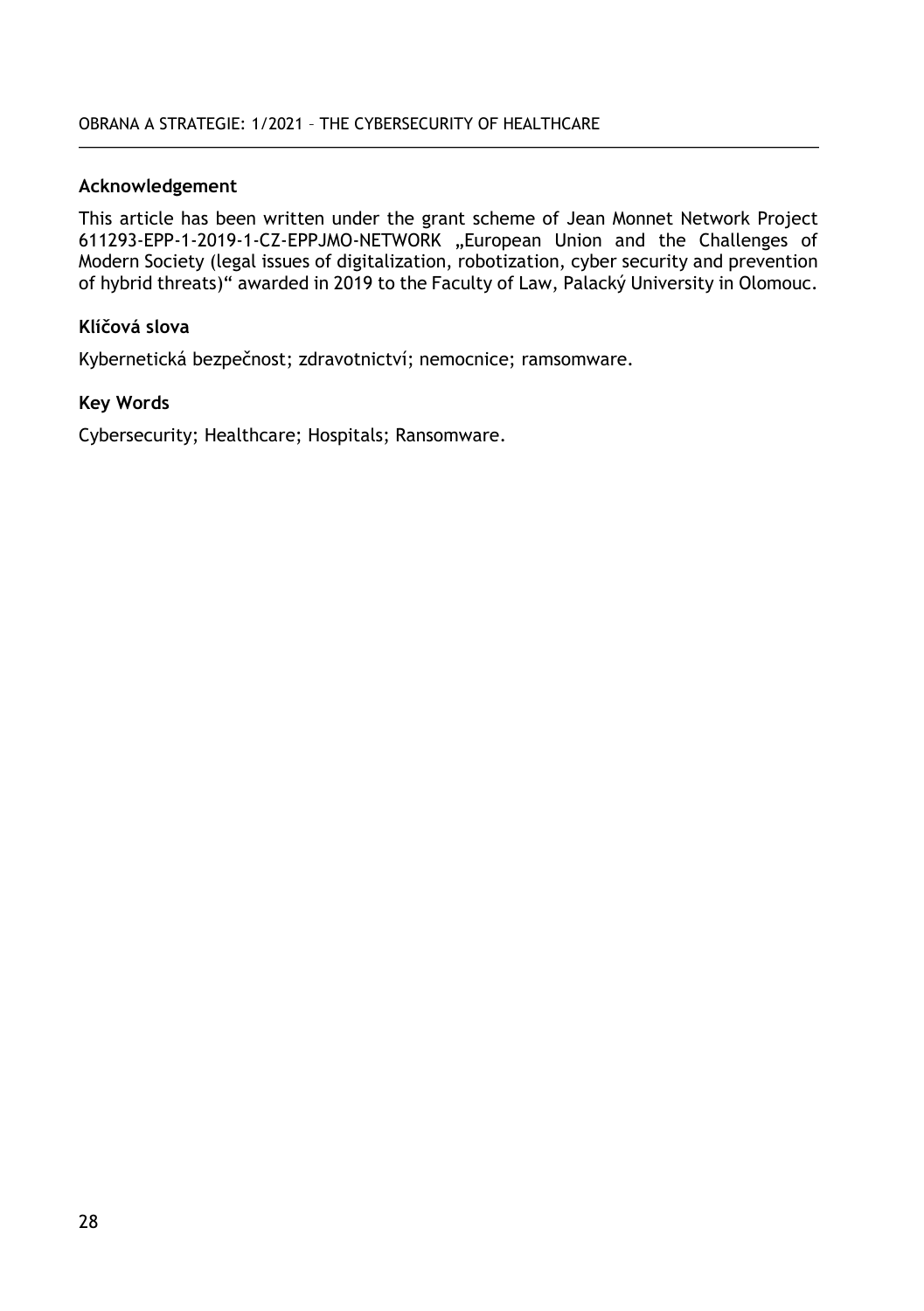# **INTRODUCTION**

This article is dedicated to the ransomware attack on a Czech hospital. On 11th December 2019, the hospital in Benešov (Hospital of Rudolf and Stefanie) was hit by a malware mix of Emotet-Trickbot-Ryuk. The main aim of the article is to analyse the attack and put it into deeper context of cybersecurity of healthcare with deriving lessons learned from the crisis caused by the virus. The article focuses mainly on the organizational factors of the cyberattack, which are strengthened by security dimension. The focus on the organizational factors and the level of security is both practical and rational because there are some restrictions in the access to information. Due to security nature of the issue and investigation by the police, some information regarding the case is confidential and thus will be not disclosed (e.g., vector of the attack). Instead, next to the broader context and detailed information about the case, the article provides direct experience of the attack as one of the authors was directly involved in the incident response team. Authors are convinced that the Ryuk attack from  $11<sup>th</sup>$  December 2019 may serve as a good example (ransom was not paid, no data were lost, key systems were restored within a week, and the security incident led to a great improvement in the IT security), which might be used by other IT or security specialists.

Next to the provision of unique professional experience, this article has also other added value. First, the quality of information in the public space varies, as some information was selectively communicated and processed by media. This article is based on a primary research. Second, the literature about the case is almost non-existent. Small exception is the article by Adam Kučínský and Vojtěch Sikora which was published in spring  $2020<sup>2</sup>$  $2020<sup>2</sup>$ Authors of this short article provided one of the first attempts to develop the issue in the academic context. Hopefully, this article will provide also some more general context and practical recommendations how to enhance security in hospitals, which is a crucial domain at the times of Covid-19. Without IT systems, hospitals cannot work effectively.

The principal research question leading to exploration of good practice and lessons learned is: What organizational and security factors contributed to good management in the post-attack period? Answer to this question may help other hospitals to manage largescale cyber-attack. The main analytical framework in the article uses the "Swiss Cheese" concept presented and developed by Alexander McLeold and Diane Dolezel.**[3](#page-2-1)** The concept was originally created by James Reason and developed by other authors including Faouzi Kamoun and Mathew Nicho or James Stein and Kurt Heiss.**[4](#page-2-2)** In the "Swiss Cheese" concept, there are three slices (exposure, security level and organizational factors) whose holes present vulnerability. When the holes line up then the likelihood of a successful breach

<span id="page-2-0"></span> $\overline{a}$ <sup>2</sup> KUČÍNSKÝ, Adam – SIKORA, Vojtěch. Malware Emotet – Trickbot – Ryuk v benešovské nemocnici. *Data Security Management*. 2020, 24(1), 39–43.

<span id="page-2-1"></span><sup>3</sup> MCLEOLD, Alexander – DOLEZEL, Diane. Cyber-analytics: Modelling factors associated with healthcare data breaches. *Decision Support Systems*. 2018, 108, 57–68.

<span id="page-2-2"></span><sup>4</sup> REASON, James. The contribution of latent human failures to the breakdown of complex systems. *Philos. Trans. R. Soc. Lond. B Biol. Sci*. 1990, 327, 475–484; KAMOUN, Faouzi – NICHO, Mathew. Human and organizational factors of healthcare data breaches: the Swiss cheese model of data breach causation and prevention. *Int. J. Healthc. Inf. Syst. Inform*. 2014, 9, 42–60; STEIN, James E. – HEISS, Kurt E. The Swiss cheese model of adverse event occurrence—closing the holes. *Semin. Pediatr. Surg*. 2015, 24, 278–282.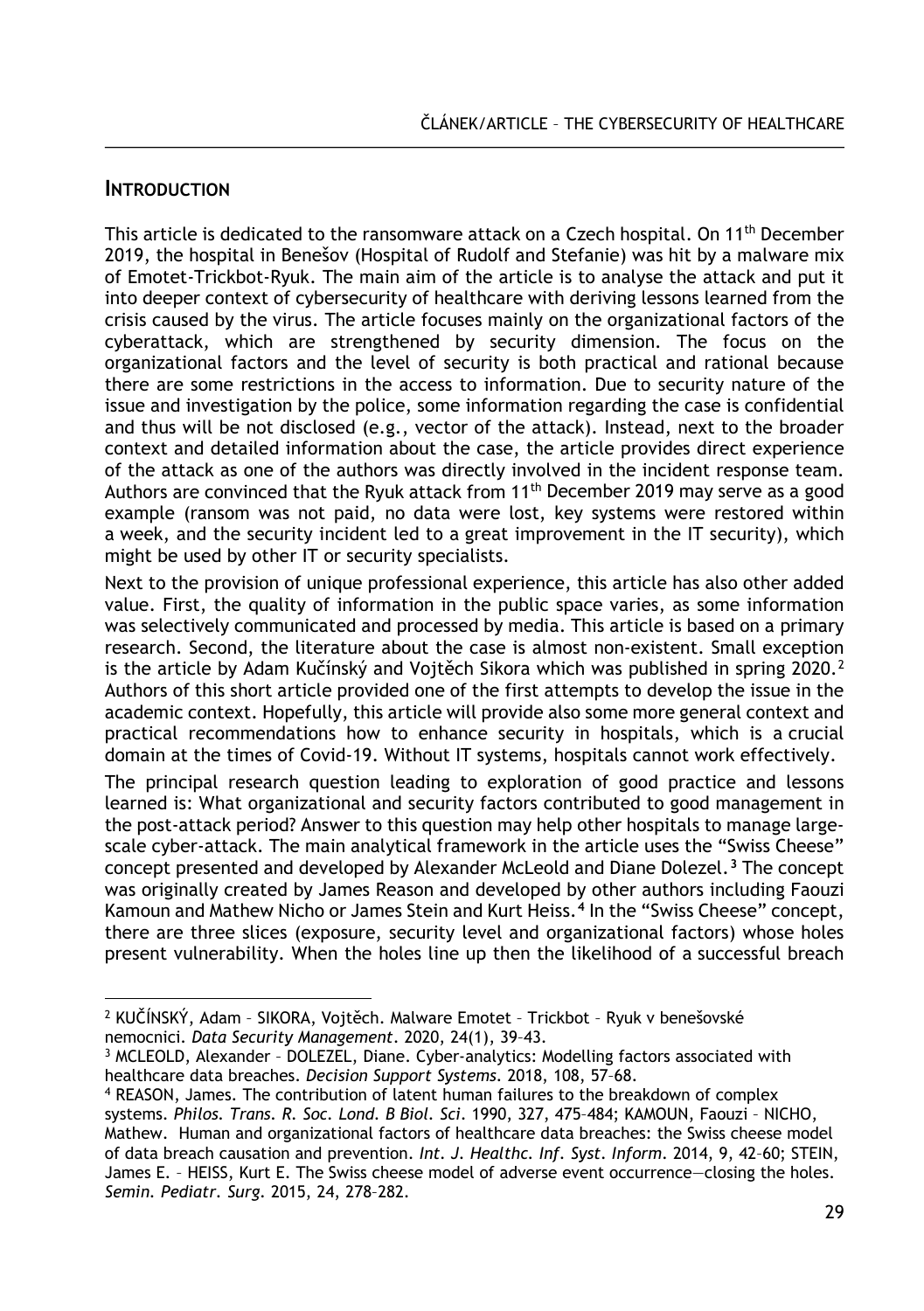occurs.**[5](#page-3-0)** It is important to note, that it is possible to have more slices (security-relevant layers) as, for example, organizational factors may be divided into material or human resources related. The model is presented in Figure 1.

**Figure 1:** The Swiss Cheese Model



Source: MCLEOLD - DOLEZEL, 1990<sup>[6](#page-3-1)</sup>

While the exposure level seems to be an externally driven factor connected with the encouragement and persistence of the attacker, the security level and organizational factors are merely internally driven. As pointed out by McLeold and Dolezel, holes are not stable in time. They change size or even position. Some might get closed and some might get bigger over time. If we take into account the perspective of variability, individual slices are also not equal and they might get bigger or smaller, depending on the number of measures involved. As pointed out by McLeold and Dolezel, there are several studies dealing with important internal factors.<sup>[7](#page-3-2)</sup> Based on various studies<sup>[8](#page-3-3)</sup> they identify six areas:

 $\overline{a}$ <sup>5</sup> REASON, ref. 3, pp. 475–484.

<span id="page-3-1"></span><span id="page-3-0"></span><sup>6</sup> MCLEOLD, Alexander – DOLEZEL, Diane. Cyber-analytics: Modelling factors associated with healthcare data breaches. *Decision Support Systems*. 2018, 108, 61, based on: REASON, James. The contribution of latent human failures to the breakdown of complex systems. *Philos. Trans. R. Soc. Lond. B Biol. Sci*. 1990, 327, 475- 484.

<span id="page-3-2"></span><sup>7</sup> Ibid.

<span id="page-3-3"></span><sup>8</sup> DA VEIGA, Adéle – ELOFF, Jan H. P. A framework and assessment instrument for information security culture, *Comput. Secur*. 2010, 29, 196–207; Ponemon Insitute. Cost of data breach: United States, Ponemon Research Report, Ponemon Institute, 2010; KOBUS, Theodore J. The A to Z of healthcare data breaches. *J. Healthc. Risk Manag*, 2012, 32, 24–28; WIRTH, Axel. The importance of cybersecurity training for HTM professionals, *Biomedical Instrumentation & Technology*. 2016, 50(5): 381-383; KHALFAN, Abdulwahed Mohammed. Information security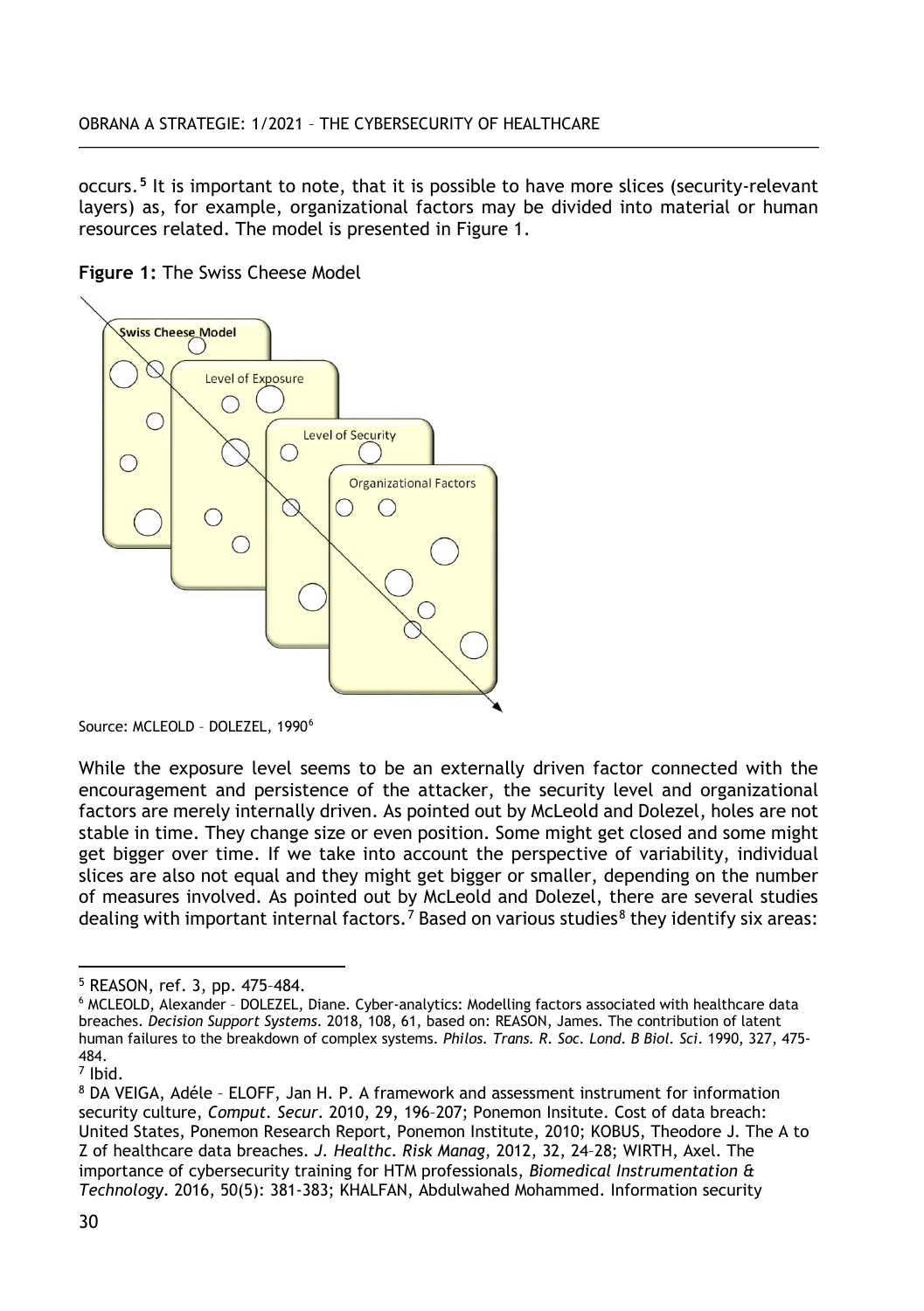1) employee behaviour aligned with security culture; 2) adoption of best IT governance practices; 3) effective policies and procedures for handling personal health information; 4) ongoing security training for employees; 5) attention to selection of vendors and their handling of personal health information; and 6) implementing a strong risk management procedure.[9](#page-4-0) These factors will also be, when possible, explored in the case of the Benešov hospital.

However, the above model may be approached also in the critical way as it is hard to exactly define individual slices. In the visual representation of the model, all slices appear separately, however, in reality, organizational factors are very connected to the level of security. In fact, both slices are influencing each other as organizational factors might change the level of security and vice versa. For that reason, in the following analysis both factors are revealed with a special focus on the data security (security of network, servers, end stations, data loss prevention) and organizational factors with special reference to activities leading to the crisis IT management. In this sense, organizational factors are understood in a restricted way - aimed at IT security, not the management of the institution in general. It is important to note that it is not an individual slice which makes a target vulnerable, but a set of systemic variables and a sequence of activities which lead to vulnerability. Factors are interacting. Alexander McLeold and Diane Dolezel are going further and discover relations between individual slices. For example, in their study they discovered that increased connectivity (e.g., point of access to the IT system) increases the opportunity of a security breach as more employees are involved in the process. The larger the organization (departments using IT systems), the higher odds of a security breach,<sup>[10](#page-4-1)</sup> and the same applies to the other important organizational factors, such as age: the older the organizations are, the more prone they are to security breaches. This may be due to the newer technologies involved, less legacy systems or simply a better IT infrastructure. Also, technology can increase the level of security through a number of measures including biometrics, barcoding or radio frequency identification.<sup>[11](#page-4-2)</sup> In other words, vulnerability of healthcare institutions is composed of multiple technical and organizational factors or at a certain level of abstraction: variables. Every attack is unique due to its different scope, length, tools involved or aim and the present unique set composing an independent variable. The consequences of the attack may be considered as a dependent variable, however influenced by the level of security and organizational factors presenting numerous intervening variables.

In the risk assessment, there is a simple formula: Risk  $(R)$  = Likelihood  $(L)$  x Damage  $(D)$ . Damage may be calculated as the number of victims affected by the attack, material or non-material loss (e.g., damaged image, decreased trust, etc.). It is important to note that the likelihood and damage are negatively correlated: with the increasing (expected) damage of the attack, the likelihood of such an attack decreases. This is due to increased

 $\overline{a}$ considerations in IS/IT outsourcing projects: a descriptive case study of two sectors. *Int. J. Inf. Manag.* 2004, 24, 29–42.

<span id="page-4-0"></span><sup>9</sup> MCLEOLD – DOLEZEL, ref. 2, p. 61

<span id="page-4-1"></span><sup>&</sup>lt;sup>10</sup> As of February 2020, in the vast majority of cases Ryuk was used to attack enterprises, not physical persons who are merely subject of sextortion e-mails. This information, however, cannot be interpreted that "small" is not interesting. Even small devices with little computer power might be part of gigantic botnets used for large scale cyberattacks.

<span id="page-4-2"></span><sup>11</sup> MCLEOLD – DOLEZEL, ref. 2, p. 66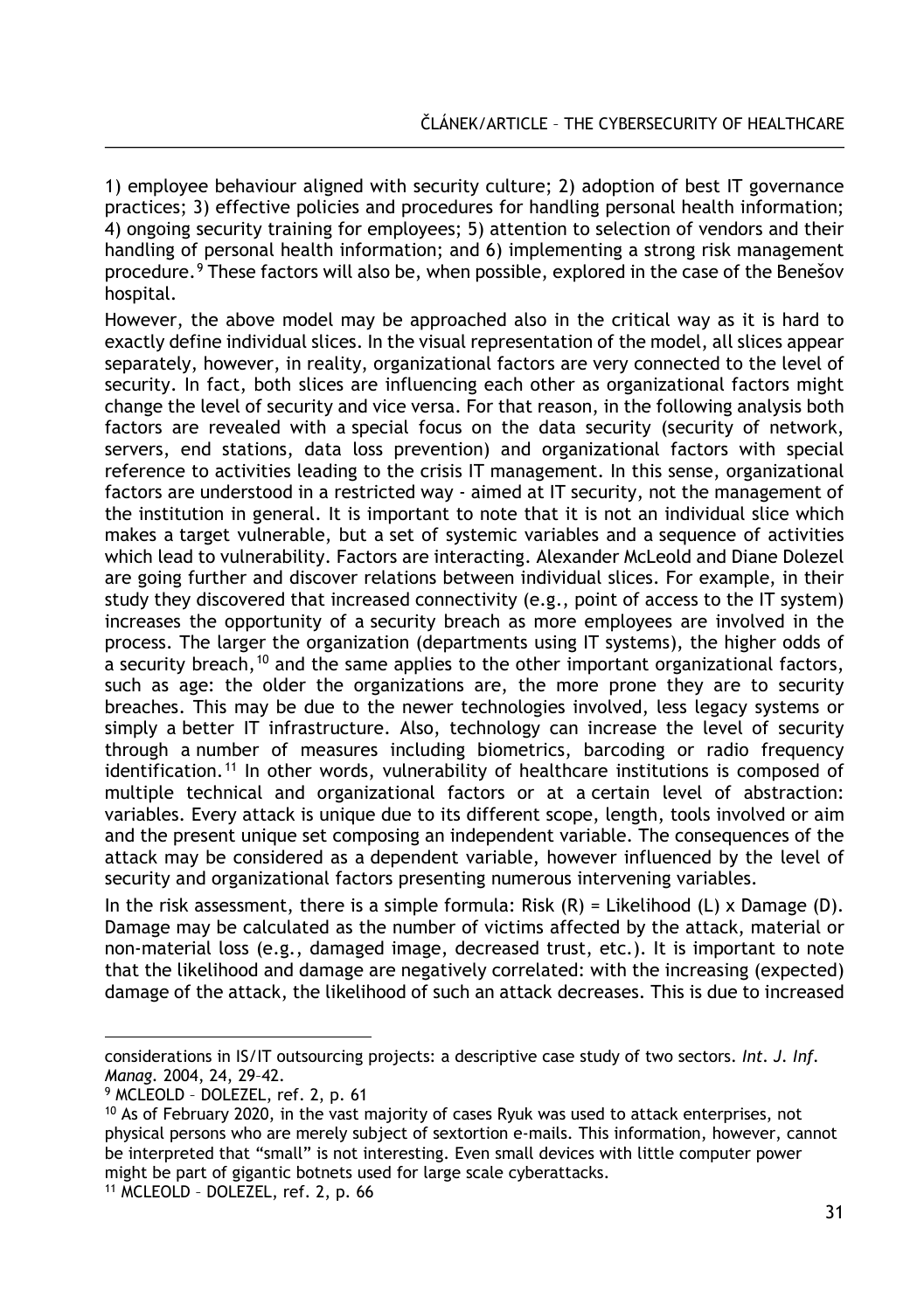material, operative or the human resources cost of the attack as big attacks usually require more skills, initial resources and time. However, this simple relationship may be distorted by the rapid progress of technology, increased availability of powerful hardware and software allowing faster decryption or other developments temporarily empowering attackers over victims. It is necessary to keep in mind that hackers are creative people who will try to be a few steps ahead. As a result, focus on preventive measures might devaluate compared to reactive measures taken based on ex-post experience. In the worst-case scenario, hackers might become superior and dominate: a state similar to the "Black Swan Effect" or "Wild Card", as described in the security literature, for the occurrence of an unthinkable and unexpected situation having a dramatic impact on society and presenting "revolution" in the development of the phenomenon. For example, as the 9/11 attack might be considered a Black Swan effect in the area of terrorism, similarly the hack of a national cloud or getting military grade artificial intelligence under the control of a hacker might be a similarly important event in cybersecurity. For this reason, it is necessary to treat every incident seriously as it might bear some features of a future monster attack.

The article is divided in three parts. The first part is the introduction to the topic and it provides necessary insight into the issue of ransomware and cybersecurity of healthcare. It also serves as the literature overview on the issue. The second part is dealing with the Benešov hospital case, which is explored in line with the "Swiss Cheese" framework. This part is dedicated to all three slices including the level of exposure, the level of security and the organizational factors. Due to reasons mentioned above (restriction on information), individual slices are imbalanced as the main focus is put on the organizational factors, mainly in relation to the successful management of the attack. This part is divided into sections – initially the security environment of the Benešov hospital is introduced, then the article provides details about the attack and first five days after and its last section deals with the mid-term response and recovery. The last – third part of the article – is dedicated to the lessons learned with recommendations provided based on a direct experience of one of the authors.

# **RANSOMWARE AS A THREAT TO CYBERSECURITY**

Ransomware and crypto viruses are an increasingly important threat for hospitals worldwide.[12](#page-5-0) Hospitals are vulnerable due to the rapid progress of information technologies collecting data from clients outside the hospital environment, which increases the possibility of security breaches or generally the increasing digitalization of healthcare on one side and valuable data storage on the other side. As estimated, a complete set of media credentials may be valued at 1000 USD on the black market:

 $\overline{a}$ 

<span id="page-5-0"></span> $12$  VAN ALSTIN, Chad Michael. Ransomware: It's as scary as it sounds. But with security best practices, you can fight back. *Health Manag Technol.* 2016, 37(4), 26–27; KRUSE, Scott Clemens – FREDERICK, Benjamin – JACOBSON, Taylor – MONTICONE, Kyle D. Cybersecurity in healthcare: A systematic review of modern threats and trends. *Technology and Health Care,* 2017, 25, 1–10.; FARRINGER, Deborah R. Send Us the Bitcoin or Patients Will Die: Addressing the Risks of Ransomware Attacks on Hospitals. Seattle University Law Review. 2017, 40(3), 937–986; COVENTRY, Lynne – BRANLEY, Dawn. Cybersecurity in Healthcare: A narrative review of trends, threads and ways forward. *Mauritas* 2018, 113, 48–52.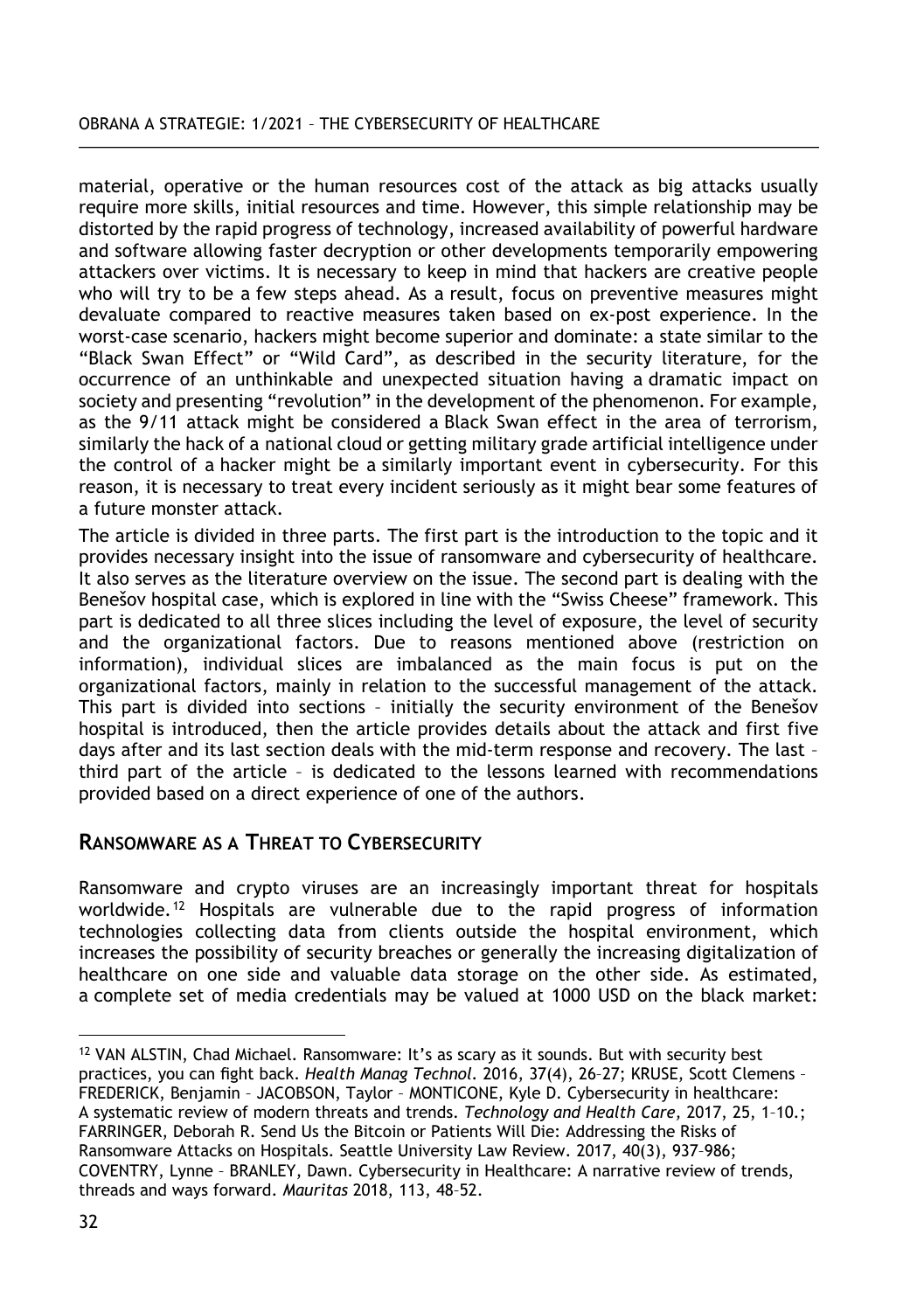a stolen medical identity might be used, for example, for medical prescriptions or getting access to health services.<sup>[13](#page-6-0)</sup> Data of clients are an important commodity for hackers and ransomware uses the same logic.

A special study of the Ponemon Institute shows that 69% of hacker attacks are profit oriented. However, the average income from an attack is relatively low at 28.744 USD per year for an average of 705 hours of attacking.<sup>[14](#page-6-1)</sup> However, this trend may change due to the increasing availability of automated attacking software, increasing computing power or advanced forms of cooperation and organization among hackers. Due to various reasons, there will be always enterprises with a low level of security, which are vulnerable to the attack that might exploit the vulnerability. The threat is asymmetric. A billion-dollar hospital might be out of order for weeks after a successful attack. The primary cost is twofold: first, health and sometimes the life of citizens is endangered, and second, there are financial costs associated with the attack regardless of the payment of ransom: restoration of IT systems and their protection is costly and also the income of the hospital is limited due to interrupted and limited services. The ransom for data decryption in the case of Ryuk varied from tens of thousands USD to a million USD per incident.<sup>[15](#page-6-2)</sup> During the Covid-19 pandemics, hospitals are often on an edge of possibilities and simply cannot run out of order without a direct impact on health services provided. In this respect, hospitals are under constant pressure during the pandemic and so are their IT departments that have prevent penetration of the systems by malware. This urgency has also been exploited by hackers. For example, as reported by NUKIB, the number of cyberattacks during the pandemics has increased and they have become more targeted.<sup>[16](#page-6-3)</sup>

According to a large study conducted on 1,176 targets victimized by the ransomware, in total, 61.3% of victims did not paid the ransom. Out of this number, 53.3% succeeded in recovering the data. On the other side, 38.7% of victims paid the ransom. Out of this share, 19.1% recovered the data and the remaining 19.6% lost the data.<sup>[17](#page-6-4)</sup> In other words, the payment of ransom led to data recovery in about half of the cases, if we take into account the logic that those who recovered the data refused to pay the ransom. It is necessary to mention, that there are some principal issues related to the payment of ransom. First, the payment of ransom is encouraging further attacks as it proves to the attacker that the ransomware business model works. As a result, other attackers might be encouraged to start. Second, payment of the ransom involves some sort of stigmatization: paying institutions are not proud to present that they have paid, which might limit their willingness to cooperate with relevant authorities or even lead to the

 $\overline{a}$ 

<span id="page-6-3"></span><sup>16</sup> NUKIB. *Vyděračské útoky ramsomwarem jsou cílenější: míří na velké firmy, státní a veřejné instituce*. NUKIB, 7. 8. 2020. [cit. 2020-12-15]. Available from: shorturl.at/c1579.

<span id="page-6-0"></span><sup>13</sup> Ibid, p. 49.

<span id="page-6-1"></span><sup>14</sup> PONEMON INSTITUTE. Flippin the Economics of Attacks [online]. Ponemon Institute, January 2016 [cit. 2020-07-29]. Available from: shorturl.at/bemrK.

<span id="page-6-2"></span><sup>&</sup>lt;sup>15</sup> COHEN, Jessica Kim. Washington hospital refuses to pay \$1 million ransomware demand [online]. *Modern Healthcare*, 15. 8. 2019 [cit. 2020-07-29]. Available from: shorturl.at/ipI36.

<span id="page-6-4"></span><sup>17</sup> CYBER-EDGE. Cyberthreat Defense Report [online]. Cyberedge Group, 2018 [cit. 2020-07-29]. Available from: [shorturl.at/xzCOP](https://unob.sharepoint.com/sites/Obranaastrategie/Sdilene%20dokumenty/Archiv/OaS%201-2021/Wordy/shorturl.at/xzCOP).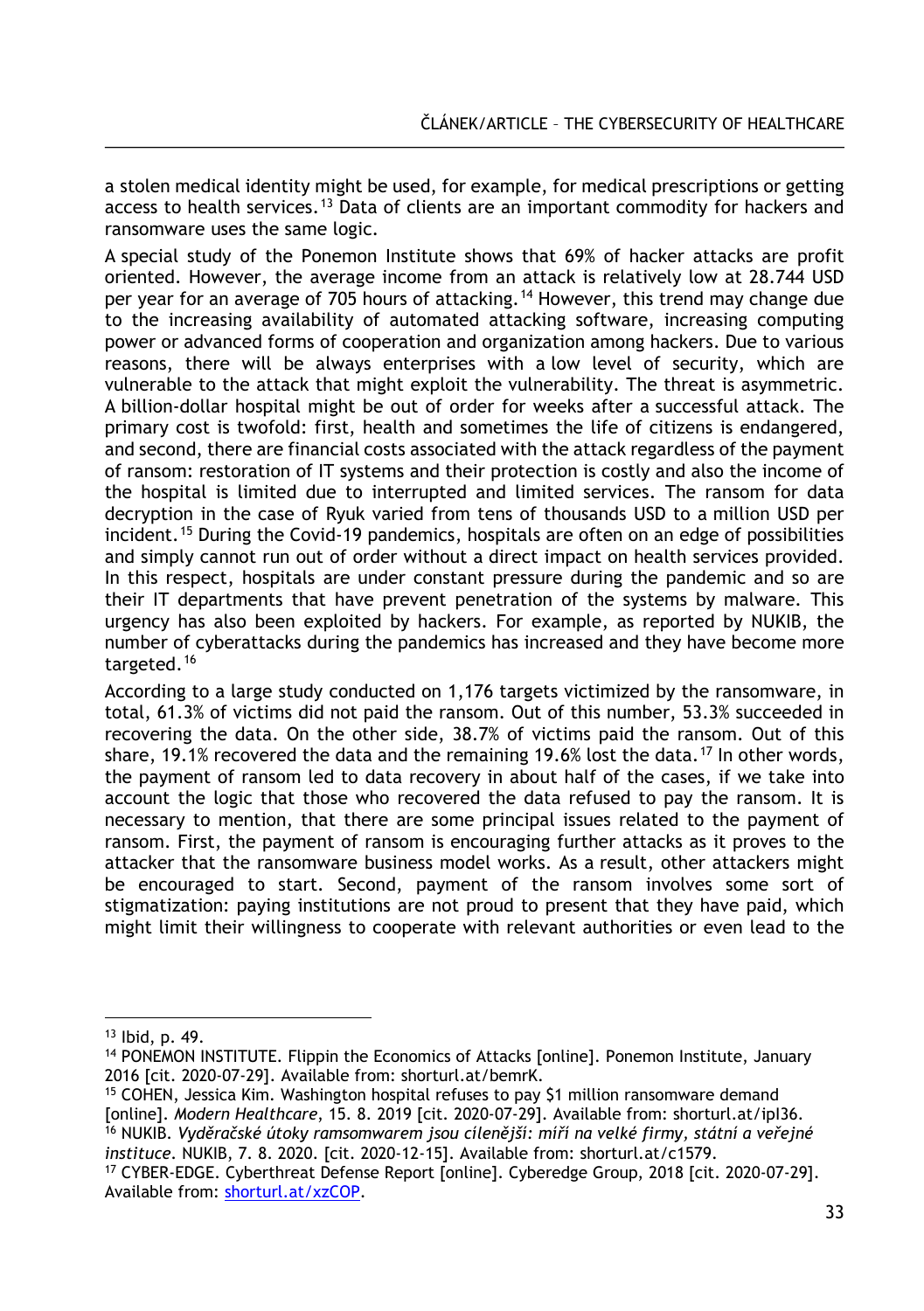#### OBRANA A STRATEGIE: 1/2021 – THE CYBERSECURITY OF HEALTHCARE

decision not to report the incident to the authorities.<sup>[18](#page-7-0)</sup> Third, even when ransom is paid and data recovered, there is the necessity of investment to improve security and change defensive measures because the cyberattack revealed a vulnerability which might soon be exploited by other attackers. In this sense, the unified approach of the institutions involving a "no undercut policy" may help to keep a line against attackers and prevent or minimalize attacks on hospitals. When hackers know that hospitals are not paying, there will be less incentive for an attack as the majority of cyberattacks are profit oriented.

Data recovery is a sensitive issue and requires expert advice. In the case of the Benešov hospital, the process of recovery was coordinated with the national authority (National Cyber and Information Security Agency - NUKIB), which verified data consistency and security measures. As pointed out by Kučínský and Sikora, it is often the mistake of administrators who decide on data renovation when the system has not been cleaned from the previous infection.[19](#page-7-1) As a result, in the worst-case scenario the encryption process may start again having much more serious consequences.

However, hospitals may also face smaller security breaches which might influence the usability of some devices or disrupt data integrity.[20](#page-7-2) Some of the malfunctioning medical devices may have an impact on the health of patients.[21](#page-7-3) Hospitals operate various devices necessary for keeping people alive. From cardio stimulators to infusions and intubations, monitoring devices in the intensive care units etc. Despite the fact that most of the devices are connected to separate networks, experts can imagine switching off or disruptions that are life threatening. Also, more basic activities such as medication schedules including the type of medicine and quantity or operation schedules are sensitive to mistakes and may cause problems.

To research how many deaths or injuries are caused by cyber security breaches is problematic due to the multi-causality of the phenomenon. Some devices might not work properly without being noticed and accidents may occur as a result of a human mistake. There is simply a lack of direct evidence.<sup>[22](#page-7-4)</sup> For this reason, the available data are based on estimations. For example, as noted by Harold Thimbleby and Martyn Thomas (2018), just in the UK it is estimated that more than 900 people per year die because of poor NHS computer systems. They claim that the Wannacry cyberattack crippled 37 trusts and resulted in the cancellation of 20,000 appointments in 2017, which could have killed some patients.[23](#page-7-5)

<span id="page-7-3"></span>2-2 technical controls up to the challenge? *Computer Standards & Interfaces*, 2018, 56, 134–143.

<span id="page-7-0"></span> $\overline{a}$ <sup>18</sup> In some countries, reporting incidents is not mandatory or provisions of the act are not clear enough to specify, for example, what a "significant" attack or what "reporting in reasonable time" mean.

<span id="page-7-1"></span><sup>19</sup> KUČÍNSKÝ – SIKORA, ref. 1, p. 41.

<span id="page-7-2"></span> $20$  CORONADO, Anthony J. - WON, Timothy L. Healthcare Cybersecurity Risk Management: Keys To an Effective Plan. *Biomedical Instrumentation & Technology: Cybersecurity In Healthcare*, 2014, 48(1), 26–30; WU, Fubin – EAGLES, Sherman. Cybersecurity for medical device manufacturers: Ensuring safety and functionality. *Biomed Instrum Technol*. 2016, 50(1), 23–33.

<sup>21</sup> ANDERSON, Scott – WILLIAMS, Trish. Cybersecurity and medical devices: Are the ISO/IEC 80001-

<span id="page-7-4"></span> $22$  FU, Kevin - BLUM, James. Controlling for cybersecurity risks of medical device software. *Commun ACM*. 2013, 56(10), 35–37.

<span id="page-7-5"></span><sup>23</sup> THIMBLEBY – THOMAS cited in GONNELLY 2018.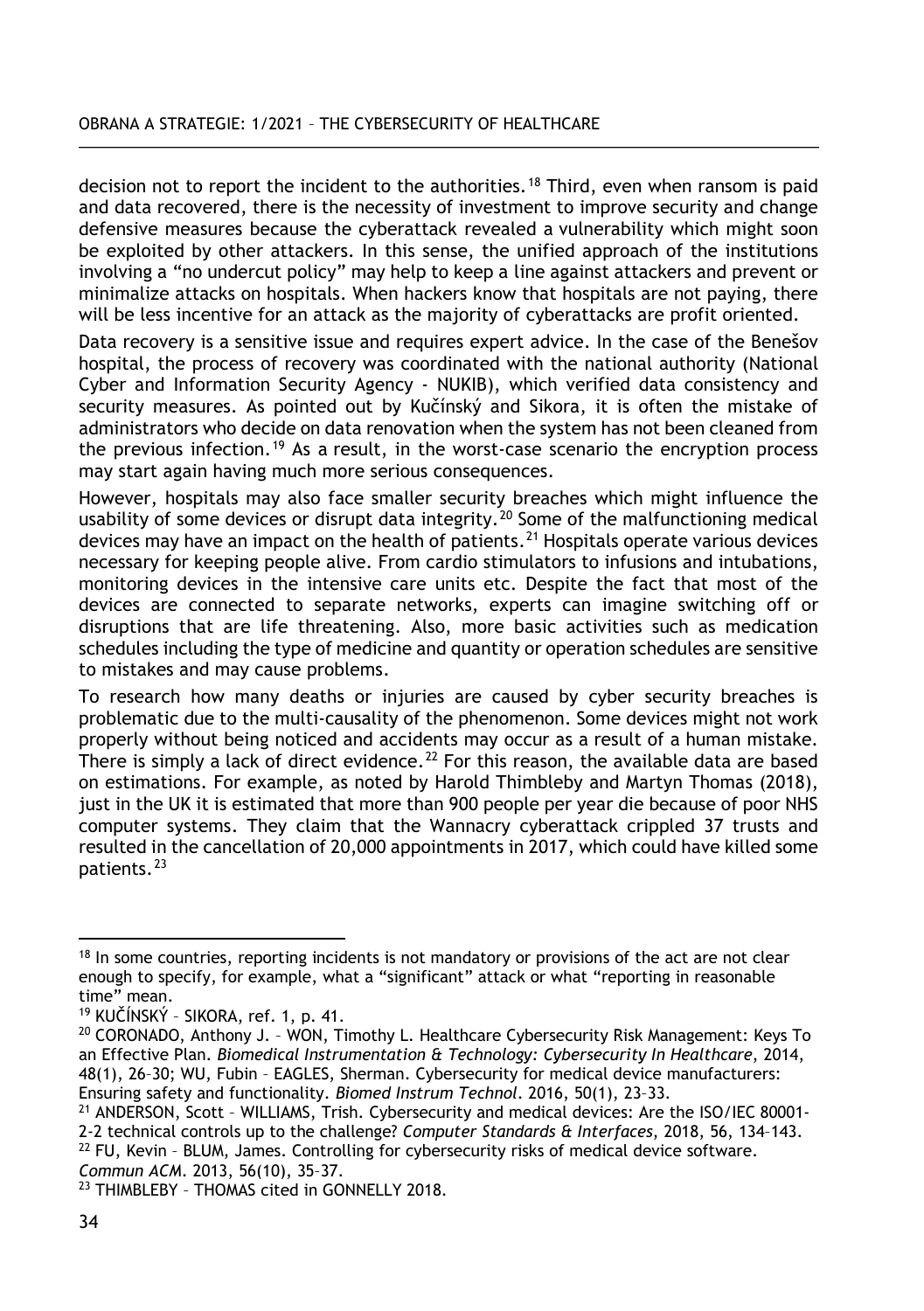Their estimations are supported by a study measuring the negative effects of cyberattacks on heart attack responses. Hospitals affected by a cyberattack have a higher average response time to heart attacks, resulting in additional 36 deaths per 10,000 heart attacks per year. In other words, hospital time-to-electrocardiogram increased by as much as 2.7 minutes and 30-day acute myocardial infarction mortality increased by as much as 0.36 percent during the three-year window following the breach.<sup>[24](#page-8-0)</sup> However, it is necessary to note, that these correlations might be affected by intervening variable or stay on false correlation (for example, slower reaction of the hospitals might be caused by underfinancing, which might explain also the lower level of IT security and more frequent breaches). However, a successful attack may lead to life losses, which raises the issue of cyber terrorism. Hackers may use the "denial of care" in the future for political purposes or ransom payments not far from acts of "criminal terrorism" where political motivation is not usually a crucial aspect of the act.

The malware dealt with in this article is called Ryuk. Ryuk is a typical type of ransomware which is being activated after a sequence of attacks removing security barriers in order to encrypt data and demand ransom from enterprises. As pointed out by Subash Poudyal, Kishor Datta Gupta and Sajib Sen (2019), Ryuk succeeded in getting 640,000 USD in ransom payments in a single wave in the US.<sup>[25](#page-8-1)</sup> However, experts from the CrowdStrike internet security company claim that just between August 2018 and January 2019 Ryuk was responsible for 52 ransom transactions, which netted over 705.8 bitcoins, equal to 3.7 million USD. The value of ransom varies according to the size of the organization: the lowest observed ransom was 1.7 bitcoins and the highest 99 bitcoins.<sup>[26](#page-8-2)</sup>

Ryuk has developed from previous ransomware called Hermes, which was distributed in February 2017 and available on various forums for just 300 USD with the other necessary e-equipment including two built-in e-mail addresses, decryptor (a code allowing to decrypt the text) and a unique RSA key<sup>[27](#page-8-3)</sup>. Later in mid-August 2018, a modified version of Hermes appeared as Ryuk, which is associated with the Russian eCrime group WIZARD SPIDER operating TrickBot banking spyware. However, the origins of Hermes, from which Ryuk has developed, may be tracked to the North Korean STARDUST CHOLLIMA group – publicly reported as the "Lazarus Group".[28](#page-8-4) STARDUST CHOLLIMA is focusing on abusing the Society of World Internal Financial Telecommunications (SWIFT) systems and international banking transactions.<sup>[29](#page-8-5)</sup> It is not surprising that suspected actors are coming from two countries suffering financial isolation due to sanctions and the absence of or

<span id="page-8-0"></span> $\overline{a}$ <sup>24</sup> CHOI, Sung J. - JOHANSON, Eric M. - LEHMANN, Christoph U. Data breach remediation efforts and their implications for hospital quality. *Health Serv Res*. 2019, 54, p. 975.

<span id="page-8-1"></span><sup>25</sup> POUDYAL, Subash – GUPTA, Datta Kishor – SEN, Sajib. PEFile Analysis: A Static Approach To Ransomware Analysis. *The International Journal of Forensic Computer Science*, 2019, 14(1), p. 35.

<span id="page-8-2"></span><sup>&</sup>lt;sup>26</sup> CROWDSTRIKE. Big Game Hunting with Ryuk: Another Lucrative Targeted Ransomware [online]. CrowedStrike, 10. 1. 2019 [cit. 2020-07-29]. Available from: shorturl.at/pxBO9.

<span id="page-8-3"></span> $27$  RSA Key refers to a private key based on RSA algorithm (developed by Ronald L. Rivest, Adi Shamir and Leonard Adleman). RSA is asymmetric encryption algorithm with two keys – one to encrypt and other to decrypt. It is a tool for digital signatures and authentication.  $28$  Ibid.

<span id="page-8-5"></span><span id="page-8-4"></span><sup>&</sup>lt;sup>29</sup> CROWDSTRIKE. Meet CrowdStrike's Adversary of the Month for April: STARDUST CHOLLIMA [online]. CrowedStrike, 6. 4. 2018 [cit. 2020-07-29]. Available from: shorturl.at/nqyW2.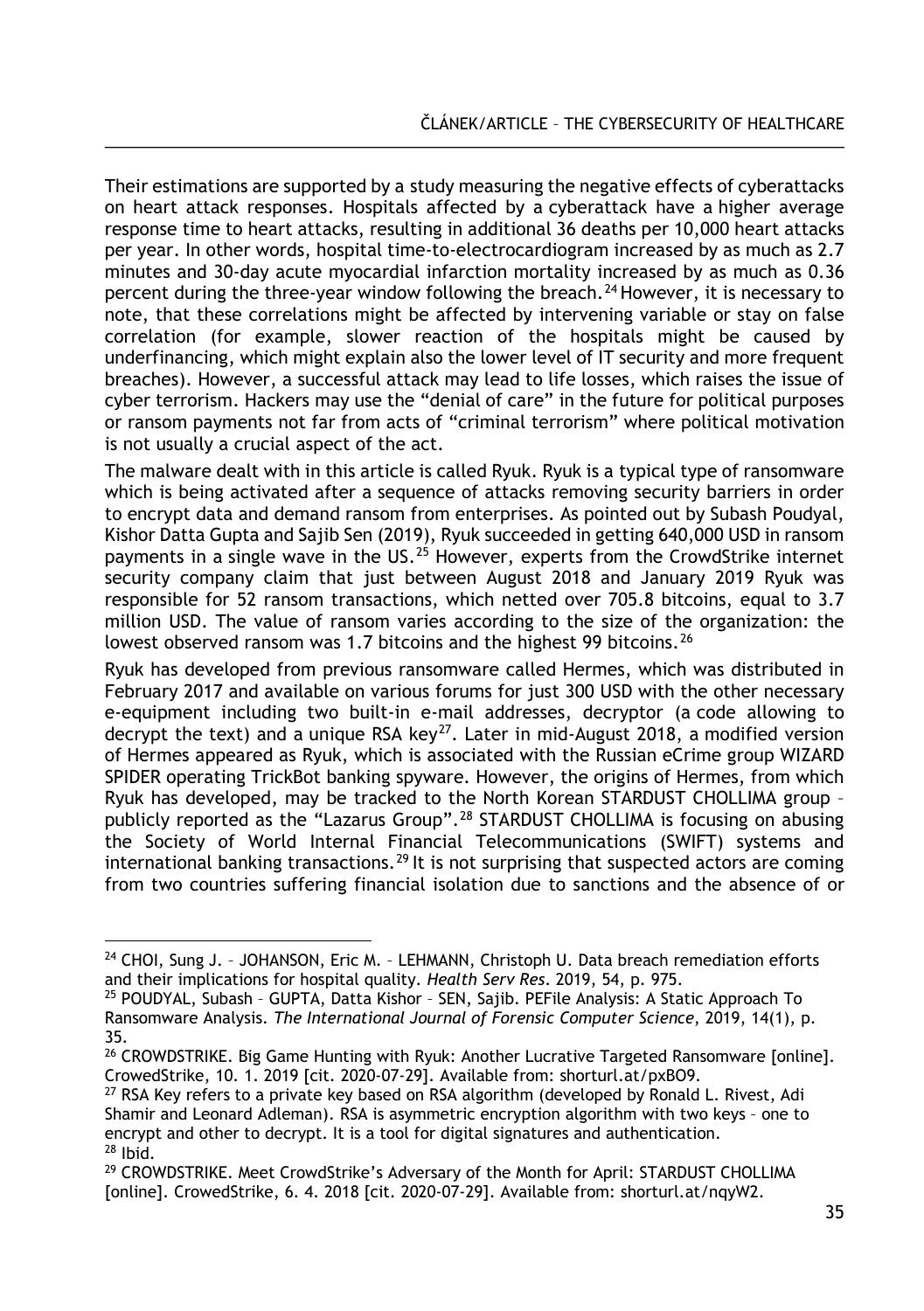non-functional rule of law. Both countries might be hacker-friendly as hackers often work in line with state interests.[30](#page-9-0)

According to Kučínský and Sikora, the increased activity of Emoted was evidenced at the end of October 2019 when the analysis aimed at logs from honeypots and the sinkhole servers of foreign partners showed a much higher activity than usual together with the first news about the renewed activities of revealed and switched-off C&C servers.[31](#page-9-1) The malware "trinity" Emotet, Trickbot and Ryuk soon hit the hospital in Benešov. The attack on the hospital was extensive and synchronized with other attacks in the Czech Republic. As a result, the OKD mining company was also hit with the same combination of malware and ransomware.<sup>[32](#page-9-2)</sup> Similar to the Benešov hospital, OKD was also paralyzed due to the attack and mining activities were stopped. OKD resolved the attack much more quickly as a parallel network was quickly created, while the main life support systems (e.g., methane sensors) were not connected to the main network.<sup>[33](#page-9-3)</sup> However, despite the fact that this the company did not publicly announce the cost of the damage, the expected costs might well be in the millions of Czech korunas.

# **THE BENEŠOV HOSPITAL CASE**

This part deals with the security incident in the Benešov hospital. For the purposes of a complex analysis there are three sections. The first section provides an overview of the IT security environment of the Benešov hospital and brings attention to some of the key elements of the system prior the attack. The second section maps the first five days after the attack with a detailed description of conducted activities while attempting to draw implications. The third section is dedicated to the mid-term response. In the context of the "Swiss Cheese" framework, the following parts focus merely on organizational factors with orientation on the IT infrastructure. The approach used in all three sections is chronological, which allows us to follow the story of Ryuk with its implications developing over time.

### **Security Environment of the Benešov Hospital**

It is important to note that cybersecurity in hospitals in the Czech Republic was considered a secondary issue for a very long time. The state was supported by the fact that hospitals had not been previously covered by the Cybersecurity Act and as a result only limited attention was given to their cybersecurity. This is a paradox as Czech

<span id="page-9-0"></span> $\overline{a}$ <sup>30</sup> For example, in June 2017 Vladimir Putin said: "*Hackers are free people, just like artists who wake up in the morning in a good mood and start painting. Likewise, hackers get up in the morning and read the news about international affairs. If they feel patriotic, they try to make what they see as fair contribution to the struggle against those who speak ill of Russia*" RADIO FREE EUROPE. Putin Compares Hackers TO "Artists", Says They Could Target Russia's Critics For "Patriotic" Reasons [online]. Radio Free Europe, 1. 6. 2017 [cit. 2020-07-29]. Available from: [shorturl.at/dmrS5](https://www.rferl.org/a/russia-putin-patriotic-hackers-target-critics-not-state/28522639.html). However, it has to be noted, that after this favourable statement Putin added, that Russia is trying to fight hackers in Russia.

<span id="page-9-1"></span><sup>31</sup> KUČÍNSKÝ – SIKORA, ref. 1, p. 39.

<span id="page-9-2"></span> $32$  Ibid.

<span id="page-9-3"></span><sup>33</sup> CT. *Benešovská nemocnice, kterou napadl hacker, je po téměř třech týdnech v plném provozu* [online]. Česká televize, 30. 12. 2019 [cit. 2020-07-29]. Available from: [shorturl.at/jtzP3](https://ct24.ceskatelevize.cz/regiony/3016475-benesovska-nemocnice-kterou-napadl-hacker-je-po-temer-trech-tydnech-v-plnem-provozu).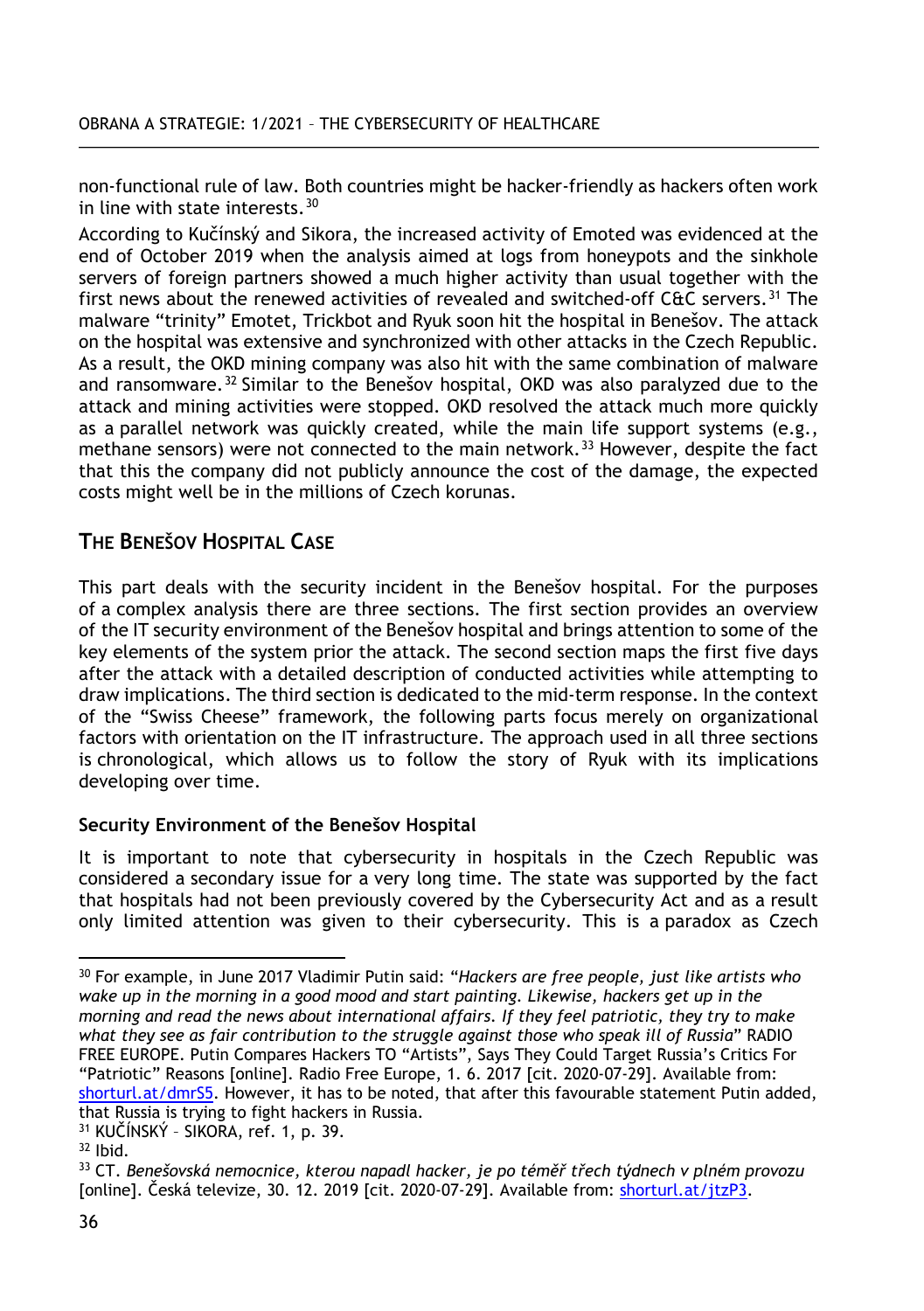hospitals had had some experience with ransomware. Recently, for example, the Motol hospital in Prague, Brno Faculty Hospital or Faculty Hospital in Hradec Králové were under attack. In June 2018, the hospital in Janov was hit with ransomware demanding a payment in bitcoins. After the attack, employees in the hospital lost access to information systems.<sup>[34](#page-10-0)</sup> According to the Kaspersky research from 2019, approx. 19% of Czech hospitals experienced some cyberattack.<sup>[35](#page-10-1)</sup> From the previous development it might be estimated that most of the hospitals were not hit by ransomware, but by phishing attacks. It is estimated that 90% of attacks against hospitals are phishing or spear-phishing<sup>[36](#page-10-2)</sup> attacks with an increasing sophistication.<sup>[37](#page-10-3)</sup>

In its Report on the State of Cyber Security in the Czech Republic in 2018, the National Cyber and Information Security Agency noticed three important threats regarding hospitals: 1) lacking standards of cybersecurity in the hospitals, which remained out of regulatory standards vis-á-vis novelization that had covered only hospitals with the capacity of 800+ beds or hospitals specialized in traumatological care since 1 October 2017; 2) old software in a "considerably high number" of hospitals and 3) the risk of patient data misuse due to the relatively high accessibility to various persons including hospital employees, suppliers, etc., who might misuse unauthorized or authorized access to steal data and sell it on the black market.  $38$ 

The Benešov hospital is a middle-size hospital with a natural and factual catchment area of 120,000 people. However, during summer this number might be twice as high as the hospital is located in a holiday-attractive region and the annual report of the hospital claims a catchment area of  $400,000$ .<sup>[39](#page-10-5)</sup> As in the case of other hospitals' networks, the network is a very complex system which is very distributed across many departments and pavilions. The network in Benešov had a very robust elements at the primary network but used also separated networks. In practice, it is a complex of eight buildings with some centres of excellence. The hospital received award for quality several times and is considered the best in the region. The hospital is composed of 22 main departments, including surgery, oncology, clinical microbiology or department of anaesthesiology and intensive care unit. Hospital had 411 beds and approx. 760 employees.  $40$  However, some connections might lead out of the hospital (Open VPN and Microsoft VPN).<sup>[41](#page-10-7)</sup> It is also

 $\overline{a}$ 

<span id="page-10-0"></span><sup>&</sup>lt;sup>34</sup> NUKIB. Zpráva o stavu kybernetické bezpečnosti České republiky za rok 2018 [online]. Národní úřad kybernetické bezpečnosti, 2019 [cit. 2020-07-29]. Available from: [shorturl.at/aioN0](https://nukib.cz/download/publikace/zpravy_o_stavu/zprava-o-stavu-kyberneticke-bezpecnosti-cr-2018-cz.pdf). <sup>35</sup> CT24. Za útokem na benešovskou nemocnici byl ruský vir Ryuk [online]. Česká televize, 14. 1. 2020 [cit. 2020-07-29]. Available from: [shorturl.at/FV025](https://ct24.ceskatelevize.cz/regiony/stredocesky-kraj/3029729-za-utokem-na-benesovskou-nemocnici-byl-rusky-vir-ryuk).

<span id="page-10-2"></span><span id="page-10-1"></span><sup>&</sup>lt;sup>36</sup> Both phishing and spear-phishing attacks are aimed at tricking the target to share sensitive information (e.g., passwords). While phishing attacks are more general and random, spear phishing attacks are targeted at an individual. Attackers are first trying to get as much as possible background and personal information in order to create a more trustworthy e-mail. Spear-phishing attacks are more aggressive, theoretically more successful (in proportion to the number of addresses sent) but are also more time consuming.

<span id="page-10-3"></span><sup>37</sup> NUKIB, ref. 32.

<span id="page-10-4"></span><sup>38</sup> Ibid.

<span id="page-10-5"></span><sup>39</sup> BENEŠOV HOSPITAL. Výroční zpráva Nemocnice Rudolfa a Stefanie Benešov. Nemocnice Rudolfa a Stefanie Benešov, 2020a [online] [cit. 2020-07-29]. Available from: [shorturl.at/ajkwF](https://www.hospital-bn.cz/wp-content/uploads/2020/05/V%c3%bdro%c4%8dn%c3%ad-zpr%c3%a1va-rok-2019.pdf).  $40$  Ibid.

<span id="page-10-7"></span><span id="page-10-6"></span><sup>41</sup> VPN refers to the Virtual Private Network, allowing to connect a computer to a network via encrypted connection.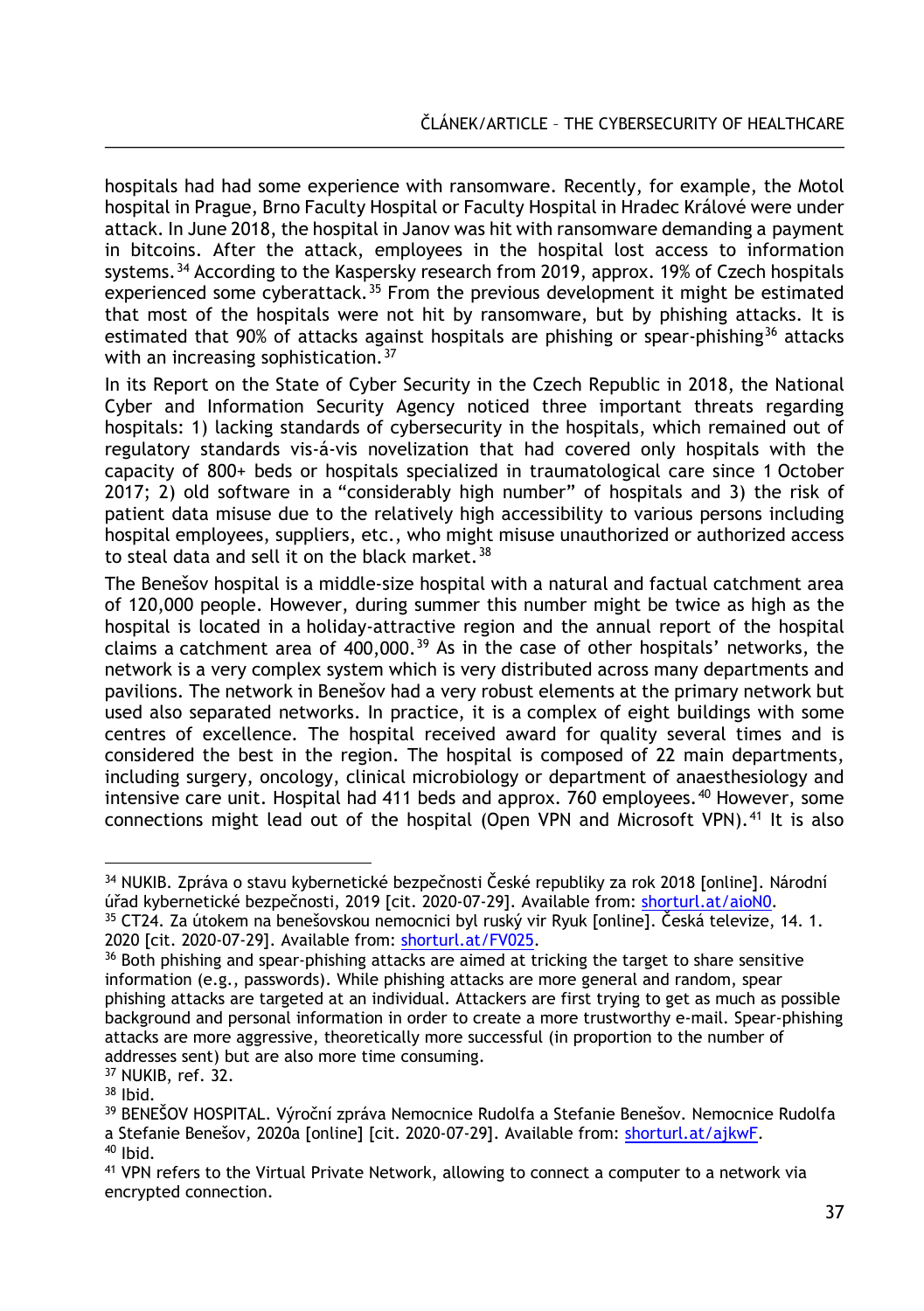necessary to mention that the IT infrastructure developed over time. As a result, expansion of IT was gradual and, in many cases, underfinanced. The situation is different from newly established enterprises with their IT infrastructure on a "green field". In other words, when a hospital starts from the beginning, updating and renovation of the workstation requires interruption in the service. And this might be a problem for some managers or doctors as they need to use the work station and interruptions in work are undesirable.

The number of beds (especially acute beds) is a necessary indicator for being covered under Czech cyber-security law. Because of the number of beds below the threshold, the Benešov hospital does not fall under the cyber-security act, both with positive and negative effects. It is beneficial that the hospital has more freedom to decide about the IT, it is not so much under control and not forced to invest a lot of money into the IT, but on the other hand, this has direct impact on IT security, not being forced to follow standards set by NUKIB. Before the attack, the hospital actively implemented management of the network, data loss prevention (DLP) and segmentation.

The server environment was characterized by a great proportion of servers running in the old virtual environment, there were various versions of MS Windows and Linux. Before the attack, there was an ongoing installation of new VMware, including new HW (servers and disk arrays). End stations were equipped with Windows 10 or Windows 7, devices with Windows 7, Windows 10, Embedded, and 2 devices without connection to the network had Windows XP. The ongoing works were dedicated to securing the end station by DLP. From the IT perspective, the Benešov hospital had approx. 300 computers and workstations.<sup>[42](#page-11-0)</sup> However, in fact, the number might have been twice higher when counting also laptops and other devices.

Regarding investments and IT infrastructure, the Benešov hospital was on average in comparison to other hospitals in the Czech Republic. Before the incident, there were many hospitals in the Czech Republic with approximately similar level of IT security. The situation in the Czech Republic is slightly different in faculty hospitals, which have different access to money and different teams, and regional hospitals at a similar level. For IT security in hospitals, the attitude of the management is important: when there is a manager who understands IT, then it is more likely that IT will receive more money. Moreover, this situation is characteristic for almost every hospital.

The hospital in Benešov is an accredited hospital, which had a system of IT training for employees in place. The system, procedures and trainings were working for some years. However, the fact that people sit somewhere and listen to information about new trends in the cyber security may not prevent "clicking" on an e-mail or document, which might be a pretext for a cyber-attack. Despite the fact that the hospital had all documents, security strategies, scenarios and set up procedures, they did not play a significant role when the incident occurred. During an attack, reactions are spontaneous and people act in accordance with simple logic and common sense. Reaction is merely *ad hoc*. This might be because documents may not be up-to-date and real needs of the hospital may change in time. It means that during the crisis some systems have greater priority than another. To have some "grand rulebook" with all possible situations may be not effective as

<span id="page-11-0"></span> $\overline{a}$ <sup>42</sup> BENEŠOV HOSPITAL. *Historie a současnost* [online]. Nemocnice Rudolfa a Stefanie Benešov, 2020b [cit. 2020-07-29]. Available from: [shorturl.at/oxKU5](https://www.hospital-bn.cz/o-nas/historie-a-soucasnost/).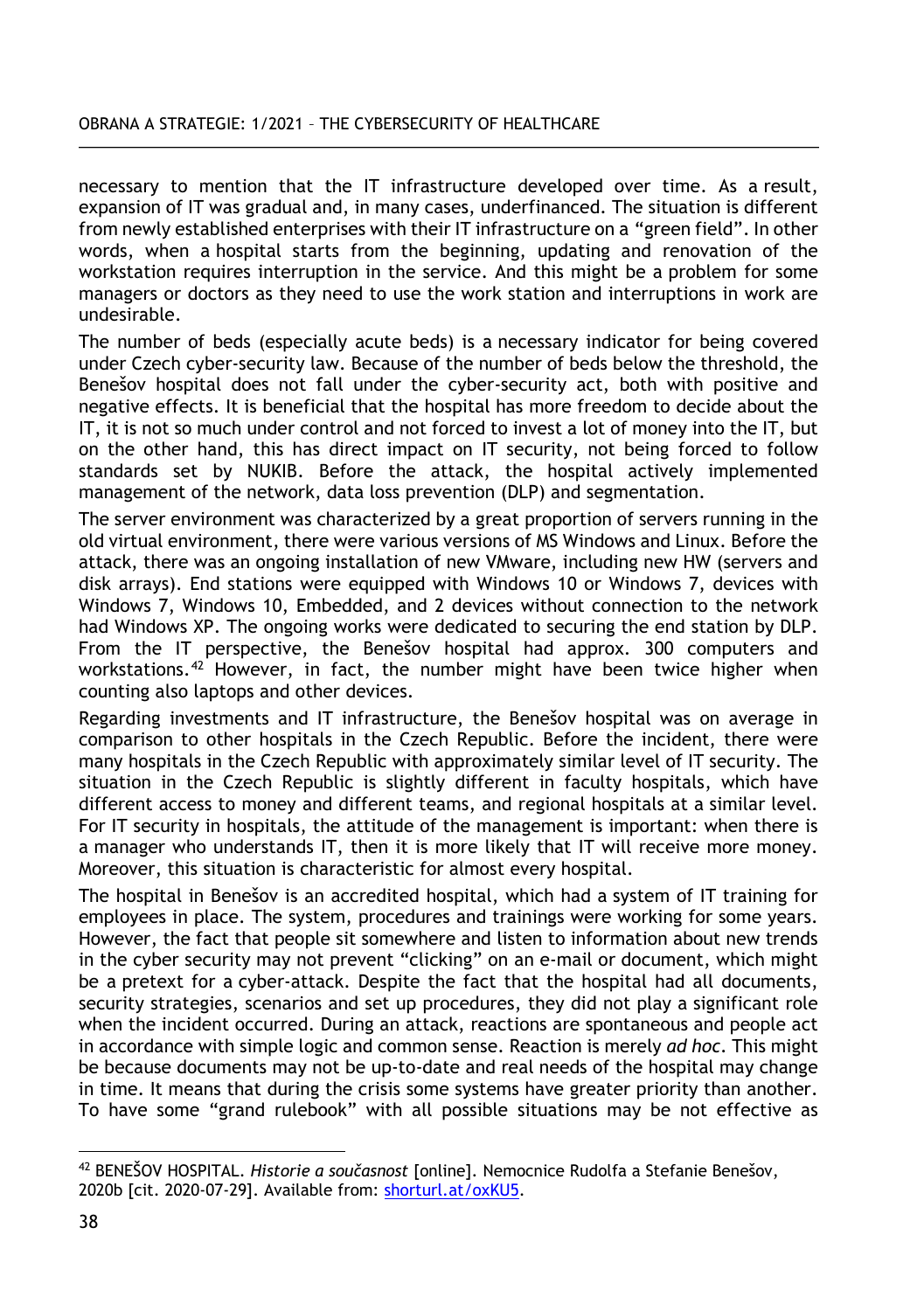a single paper with 10 points from the "to-do list" and 10 systems which shall be running. The Benešov experience suggests that the first most important thing is to physically disconnect back-ups from the system and take care that back-ups are safe. This implies that the key activity of the data management is data back-up. In the case of the Benešov hospital, the system made back-ups several times per day in some cases. Almost every day full back-ups were made with a minimum once per week. Some data were directly transferred to the strongbox. Because libraries are usually slow, the Benešov hospital had two independent storage fields for both online and offline back-ups.

The hospital used anti-viruses and a firewall, however, this is only one element in the whole system and in general anti-viruses do not provide complete security. The hospital used an old firewall which had a limited power for complex solution of the system. Similarly important issue is updating the workstations. This might be not due to omission but just because they are not used so often or just because more urgent issues are attended to. Therefore, it is necessary to have a complex solution and antivirus is just a part of it. Very important role shall be attributed to the protection of end-stations, which is a very demanding and long-term task. In Benešov, the internal security was based on several instruments. For example, there were two passive probes within the network – one of the probes for the hospital. This one was used for proper monitoring of the network to observe what is going on. The second passive probe was installed within a project of the Central Bohemian Region – this probe is now collecting data about activities and every month these data will be evaluated. The second tool is monitoring of individual activities, which allows to observe what individual users are doing at the end stations. Unfortunately, the IT department of the hospital does not have personal capacity to fully verify all logs and perform search.

# **The First Five Days**

In the first phase, e-mails of the hospital were subject to a massive spam and phishing campaign. The catalyst seems to be probably a fake invoice sent in one of the e-mails which looked very trustworthy. A click on the invoice initiated the virus called "Emotet".[43](#page-12-0) (Chvojka, cited in Shabu 2020). However, as pointed out by Kučínský and Sikora (2020: 40), up till now the mechanism of penetration was not fully investigated. For this reason, the authors mention the increased sophistication of phishing campaigns: early campaigns were triggered with users recognizing very bad language of the messages and mistakes in grammar. However, contemporary phishing campaigns have very advanced language and sometimes they also use previous communications from the compromised e-mail boxes in order to increase trust.<sup>[44](#page-12-1)</sup> In the case of Benešov, Emotet succeeded in overcoming the firewall and two updated antivirus systems.<sup>[45](#page-12-2)</sup> This malware soon mapped all processes in all of approx. 300 CTS systems (including the back-up server) of the hospital and via cloud it reported back to the attacker that the virus was in and the network was under control.<sup>[46](#page-12-3)</sup> The virus continued the attack downloading the "Trickbot" virus from the cloud. Trickbot served as the Troyan horse and its task was to

 $\overline{a}$ 

<span id="page-12-0"></span><sup>43</sup> SHABU, Martin. *Ukliknutí "stálo" nemocnici v Benešově 40 milionů. Kyberútok začal otevřením přílohy* [online]. Lidovky.cz, 16. ledna 2020 [cit. 2020-07-29]. Available from: [shorturl.at/fART2.](https://www.lidovky.cz/domov/ukliknuti-stalo-nemocnici-v-benesove-40-milionu-kyberutok-zacal-kliknutim-na-prilohu.A200115_201359_ln_domov_vlh) <sup>44</sup> KUČÍNSKÝ – SIKORA, ref. 1, p. 40.

<span id="page-12-2"></span><span id="page-12-1"></span><sup>45</sup> CT, ref. 33.

<span id="page-12-3"></span><sup>46</sup> SHABU, ref. 41.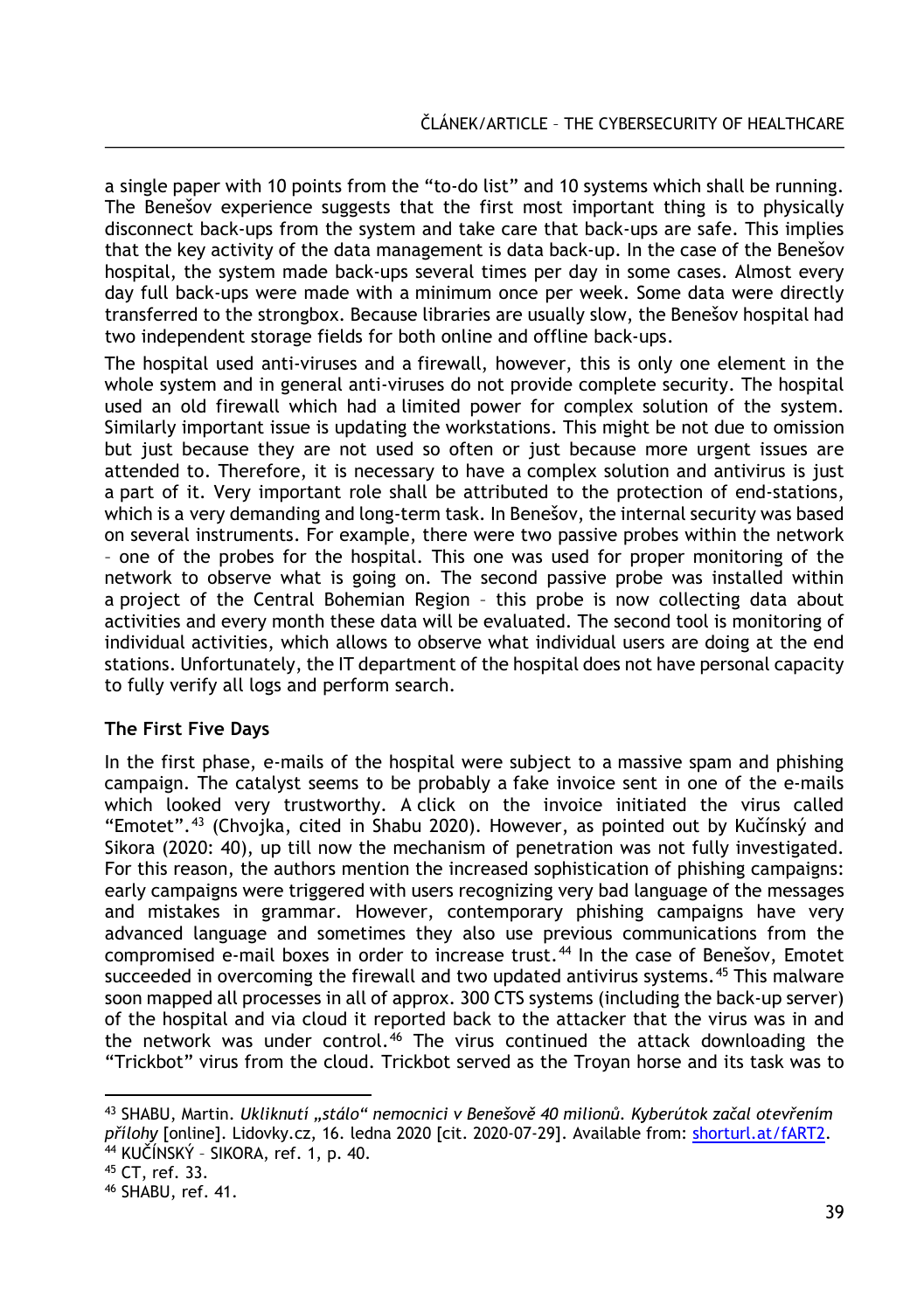map all passwords including privileged accounts from administrators with most powers over the system. As a consequence, Trickbot discovered where all the passwords were located and contributed to the escalation of privileges. It enabled spreading to other computers and encrypting data there. Kučínský and Sikora (2020) note that an average user is not able to recognize that the system is under attack. Most probably the first one to know is the server admin at the moment when Trickbot starts contacting suspected address and asking more instructions.<sup>[47](#page-13-0)</sup> Having access to all passwords, the ground was ready for the Ryuk ransomware.

Everything started on Wednesday 11 December 2019 at 2:50 in the morning when the head IT specialist got phone-call that the STAPRO FE application did not work. Just after 2 am, the staff of the surgery ambulance realized that the system was very slow and that the application for doctor's documentation was not working properly. It looked like an update of software, however, in reality this was the final stage of a cyberattack (see, for example, ČTK 2019). The malware which penetrated the system most probably already before midnight was just finishing the encryption of data. Mr. Plášil was very soon back at work and at approx. 3:10 he analysed the issue. He discovered a non-standard update of the software. The application was controlling its binary data on a disk and verifying whether they were updated. When data are not up-to-date, then STAPRO FE is downloading update from a saturation server. In this case, it already started to download the encrypted version and malware was recognized from the suffixes of the infected files. At 3:13, STAPRO FE was contacted and soon, approx. at 3:30, there was serious suspicion about the crypto virus. As a result, the IT specialist physically disconnected GBIC modules<sup>[48](#page-13-1)</sup> from the central switch. Despite this hard interference, many systems were paralyzed. However, it is necessary to note that even an earlier reaction would not have been effective, because encryption most probably started before midnight and around 2 am it was already finished. Nonetheless, the physical disconnection of the star arrangement interrupted encryption activities in the direction to end stations. It is also important to note that analysing the disk for discovering the exact date and time is a very long process and, in fact, this information was available almost one month after the disks were given to the analysis.

Between 4:00 and 5:00 in the morning, the IT team was already at the place, later joined by a team form the external company which analysed samples. Together, the server infrastructure was transferred into the minimal state which meant that the hospital "returned in time" by 30 years and changed from an e-hospital into a "paper hospital", significantly restricting the provided health services. Approx. between 5:00 and 8:30 an Emergency Task Force (ETF) was set up, which analysed the problem and started communication with partners. ETF provided all necessary information to the founder of the hospital (Central Bohemian Region), press, police, and law enforcement authorities. The issue was addressed also with our data protection officer and NUKIB. One of the initial steps was informing the emergency hotline 112 not to transport patients to the hospital. This communication was effective because patients were transferred to other hospitals, which were informed in advance. The positive element in this measure was a fact that the director had close connections to the emergency service and everything was communicated effectively. Patients were advised not to visit the hospital, which

 $\overline{a}$ <sup>47</sup> KUČÍNSKÝ – SIKORA, ref. 1, p. 40.

<span id="page-13-1"></span><span id="page-13-0"></span> $48$  It refers to a Gigabit interface convertor - a standard transceiver, which is hot swappable.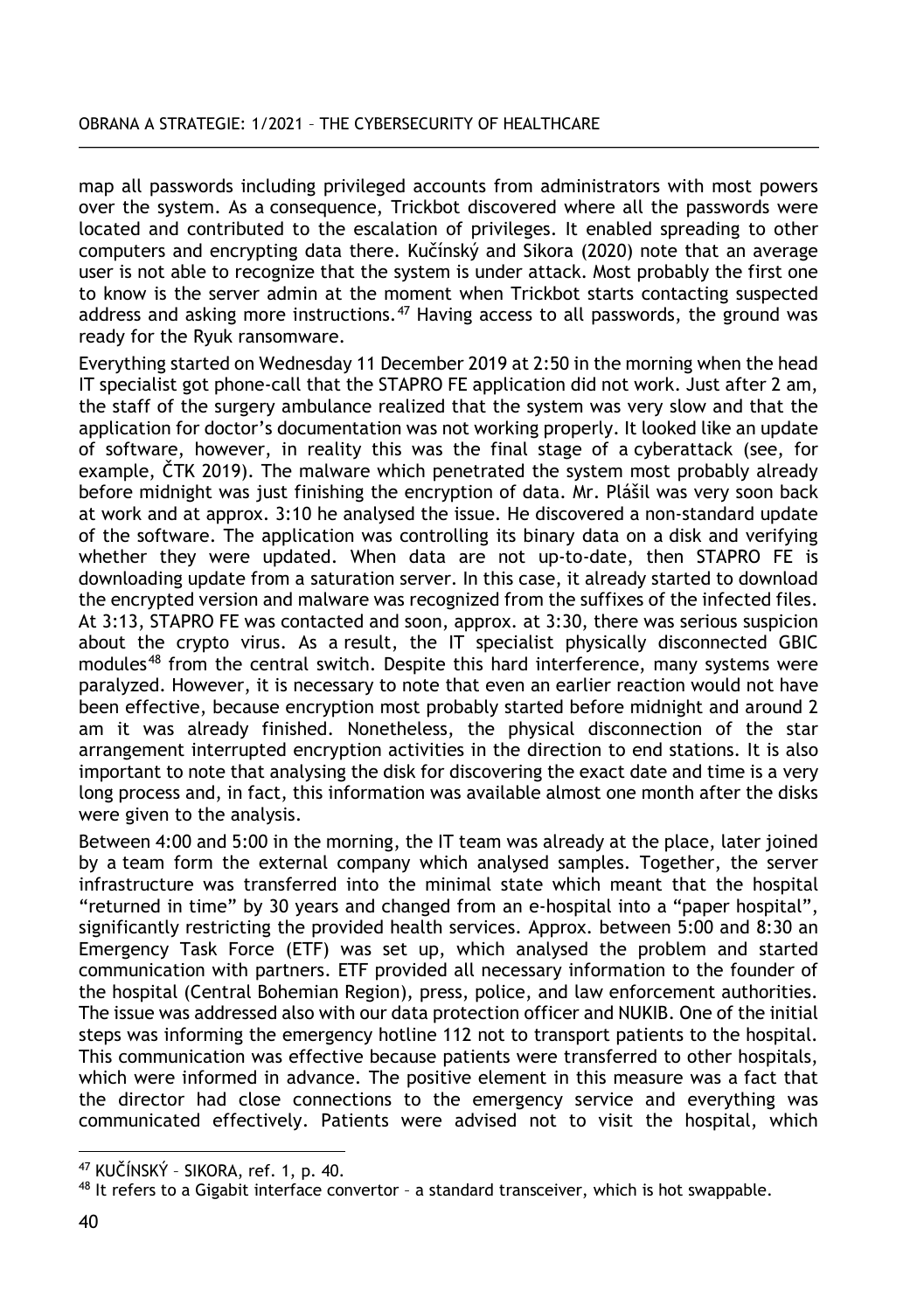prevented delays and in some cases health deterioration due to non-operability of the hospital. Also, Czech Police (regional headquarters) initiated investigation and samples of encrypted data were transferred approx. at 8:30. It is necessary to note that there was no information about ransom found, just an e-mail contact. Later it was discovered that data were encrypted using a relatively strong RSA-4096 and AES-256 key, which is currently impossible to decrypt.

During Wednesday, 11 December 2019 first logs were sent to ESET, which later set up a mobile laboratory in the hospital to analyse the virus, collect data and provide recommendations. During the afternoon, cooperation with NUKIB fully started with the issue analysis, transfer of logs and back-up recovery from the SYNOLOGY disk. NUKIB sent its incident response team to the place, including a forensic specialist, to research the type of the attack and scope of the infiltration and to collect other background information about the attack, which might be later used in the criminal procedure. Analytics covered the analysis of Windows domains, Windows stations, forensic analysis of Windows and Linux, network system and monitoring and visualization of the infrastructure.<sup>[49](#page-14-0)</sup> IT support from the Na Homolce hospital in Prague was provided. During the evening, the infrastructure was reconciled and the response team was waiting for the log analysis, considering the duplication of back-ups. This soon turned to be very a good decision. SYNOLOGY is composed of approx. 24 disks, but because of recording data all the time the devices are not physically "used to" the opposite process. That is why IT specialists expected technical difficulties and decided for replication just in case that one of the disks would fail. This is exactly what happened. It would be possible to call an external company to recover the failed disk, however in a situation when hospital is out of order, time is a very important commodity and a duplication of recovery was the right decision.

On Thursday, 12 December 2019, all IT elements were disconnected from the primary network and approx. around 10.00 in the morning NUKIB analysed the situation and provided recommendations for the recovery plan to renew the infrastructure. The first data for analysis were transferred to NUKIB and isolated networks for DNS (Domain Name System), DHCP (Dynamic Host Configuration Protocol), ESET and server back-up were installed. NUKIB conducted network and forensic analysis to reveal the scope of infection, persistency of the malware and indicators of compromising, which were immediately distributed to other organizations and in fact prevented similar infection (the subject is not mentioned by NUKIB).<sup>[50](#page-14-1)</sup> During the evening, the response team resolved some issues with SYNOLOGY disks and started making bit copies of the disks. During the night, it was decided, based on recommendation and consultation with NUKIB, that DC<sup>[51](#page-14-2)</sup> would be initiated after the analysis made by NUKIB, the response team would wait for SYNOLOGY bit copies and then restore back-ups in the isolated environment and clean servers. The debate was about the necessity of reinstalling all clients. The disk array capacity of the hospital was approx. 60 to 80 TB, where a larger share (around 80%) are PACS (Picture Archiving and Communication System) data, stored elsewhere, so they were not encrypted. Some of the end stations were encrypted but some remained not. However, end stations were not so important because valuable data are not stored there.

 $\overline{a}$  $49$  Ibid.

<span id="page-14-1"></span><span id="page-14-0"></span><sup>50</sup> NUKIB, ref. 14.

<span id="page-14-2"></span><sup>&</sup>lt;sup>51</sup> Refers to "Direct Current", which is used by the computer to power electronic components.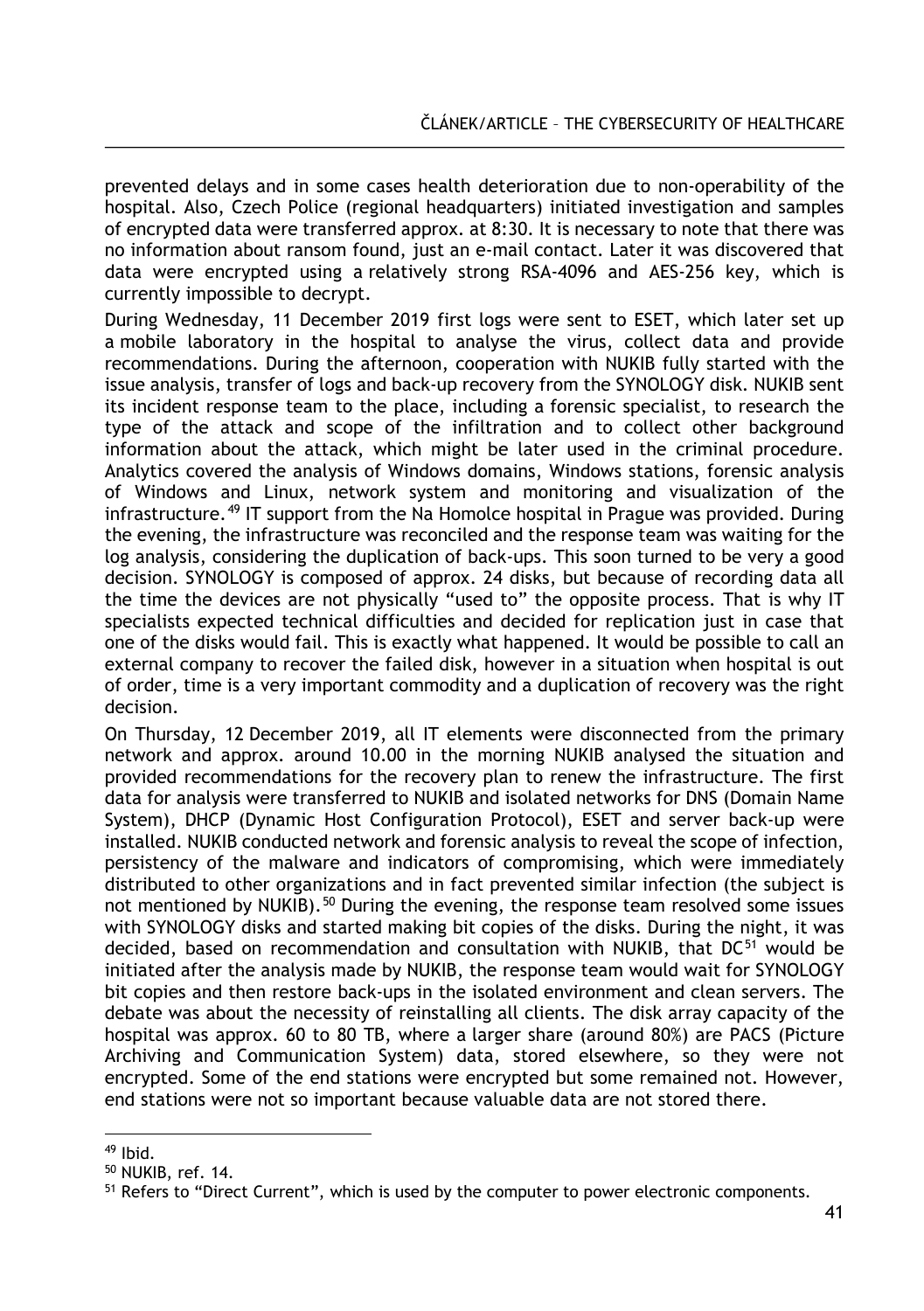On Friday, 13 December 2019, the work was dedicated to the back-up and end stations which were reinstalled. The data restoration in the isolated secure environment took place. A new firewall was set up to block all traffic unless approved by administrators. The separated infrastructure was finished including the segmentation and the copy of the SYNOLOGY disk was finished. During the evening, the team was resolving issues such as 1) back-ups according to the priories set in the recovery plan; 2) there was also the issue of a new server installation and data recovery; and 3) the issue of all PC reinstallation and change of the SSD disk.<sup>[52](#page-15-0)</sup> The decision to make a new installation on a new SSD was taken just in case that some important data on the old disks remained and would be later needed. However, here we faced another problem: Who will deliver approx. 400 or 500 SSDs on Friday? The problem was solved together with Alza.cz which provided supplies. On this day, also the "Next Generation" firewall arrived so it was possible to start building up the security infrastructure. It is important to note that the firewall is the key element also in the case of fragmentation – fragmentation was done also before the incident; however, it was limited due to the firewall construction. The new firewall thus unlocked new possibilities.

During the weekend between 14 and 15 December 2019, the response team continued the work on back-ups and end stations. Back-ups were copied and disks rebuilt, end stations were reconstructed, and infrastructure restored. End stations were designed for local use. This means that some stations were equipped with the PC, printer and MS Word in advance and other worked properly but without connection to the central network. This was in fact very frequent misinformation in media that devices were not working. This was not true as they were working, but they were accessible only locally.

However, the most important day was Monday 16 December (Day D) because NUKIB gave recommendation to install a new domain. It was a crucial decision, which basically meant starting on a "green field". Before this recommendation, the IT department of the hospital expected that the existing back-up would be used and the system would be restored from it in a time horizon of two or three days until full recovery. However, NUKIB advised that all back-up shall be treated as "infected" until it the exact time when virus penetrated the system would be known. This itself was a very consuming activity (which eventually lasted one month). Thus, decision to start on a "green field" was a rational approach, although it complicated restoration works. It was a big dilemma because some disks were fully infected while other were just partly encrypted and there were two ways: first, to proceed piece by piece; or second, to consider everything infected.

After the analysis of logs, the IT department decided to follow the recommendation of NUKIB and start a fully new domain. It means that four days after the attack took place the new domain driver was installed in a clean network and all servers were newly installed. Old servers, which were considered uninfected, were locked into the quarantine network and data from there were extracted, verified for infection, collected, cleaned and imported into the new system. This part was quite time consuming. It means that back-ups were not used in a direct and proper way because everything was newly set up and cleaned. The lesson learned here is to have a separate back-up of data and a separate

<span id="page-15-0"></span> $\overline{a}$ <sup>52</sup> Refers to "Solid-State Drive", which is basically a storage device containing non-volatile flash memory.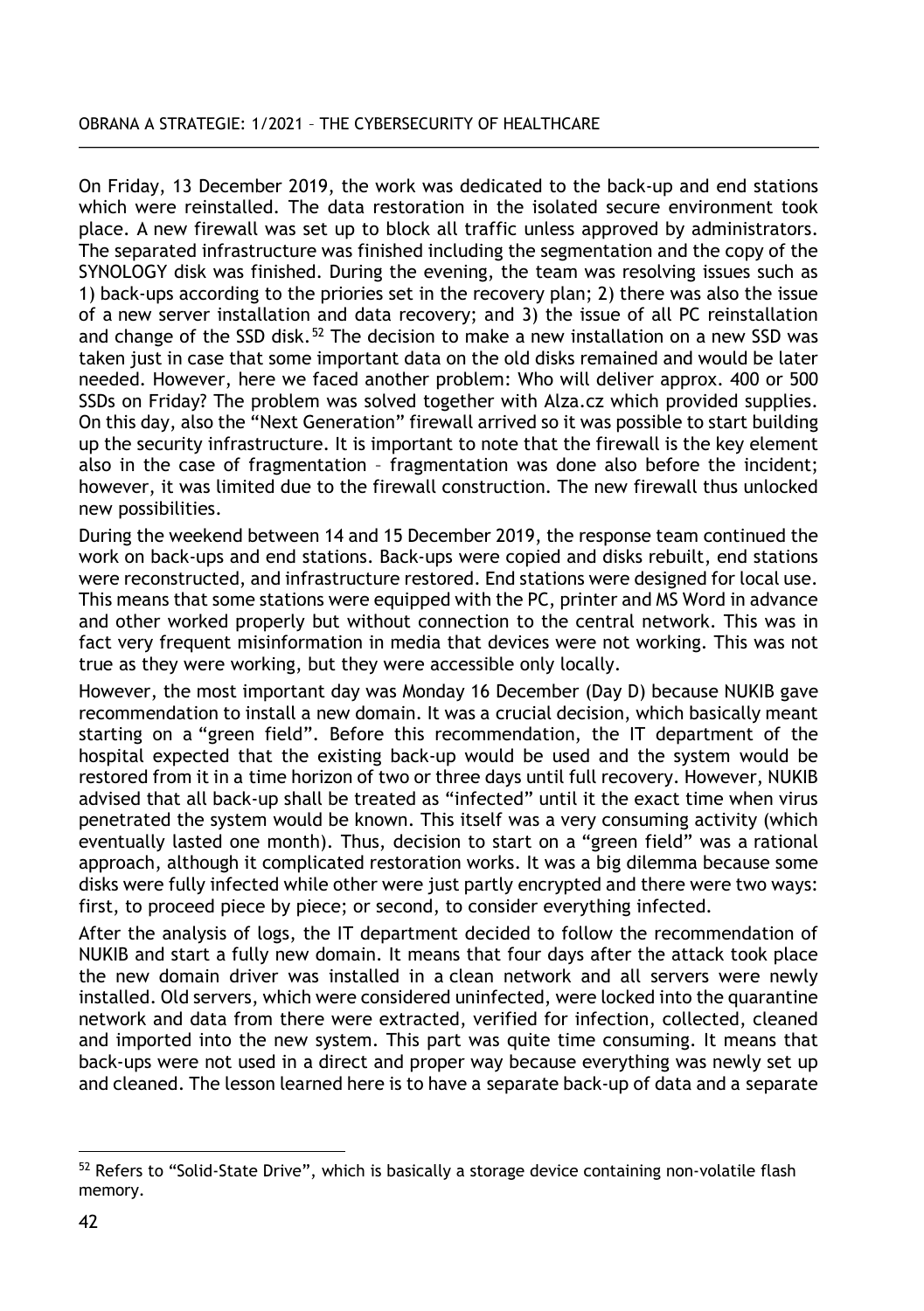back-up of the station itself to be prepared for a quick restoration. When there is break down of the server, then it is possible to restore the server from the virtual setting.

NUKIB also approved the back-up recovery plan with a new server with a recommendation not to use the old server except data. NUKIB also approved VPN clients via SOPHOS (allowing two level authorization, which is positive for connecting external companies) and approved data recovery from the server – file share. During Monday, basic policy domains were set up together with the connection to the back-up on a new hardware. On Monday, reconstruction of priority servers started, using new installation and data migration. These servers included FEIS for economy, FLUX for human resources, PACS for visual documentation, LEKIS for pharmacy, and critical STAPRO FE for the health system. The renovation dealt also with the DC, WSUS (Windows Server Update Services), ESET, DLP (Data Loss Prevention) and other service servers.

To sum up, the attack was very effective because it succeeded in penetrating into the system without previous detection, managed to encrypt the data and resulted in severe restrictions in the provided health services. The hospital was "totally blind" for one week. On the other hand, no data were lost or stolen and the hospital relatively early managed to restore systems without paying any ransom. It is necessary to highlight that the key systems were restored within five days since the recommendation of NUKIB to create a new infrastructure. Moreover, security advices of NUKIB were followed. The response to the attack was relatively well managed. During the first five days, the IT response team in cooperation with an external company and NUKIB succeeded in the initial analysis of the attack, securing and multiplying the back-up and preparing restoration works. Based on the analysed data, the final decision was made five days after the attack that renovation would start at the green field. Rough timeline and activities are summarized in Table 1.

**Table 1:** Timeline of the first five days

Wednesday, 11 December 2019

2:50 "Good evening, our application is not working well"

3:10 Ad locum analysis of the problem (STAPRO FE problematic update revealed)

3:13 STAPRO FE support contacted

3:30 Crypto virus infiltration suspected (physical disconnection of infrastructure)

4:00-5:00 IT team meets with external company, minimal physical infrastructure

5:00-8:30 Emergency Task Force meeting & relevant partners and authorities, finally NUKIB is contacted

8:30 Samples of encrypted data given to the Police

10:00 First logs sent to ESET for analysis

13:00 ESET laboratory conducted activities

14:00 NUKIB analysed problem and issued recommendations

20:30 Conservation of infrastructure, waiting for log analysis, thinking about duplication of recovery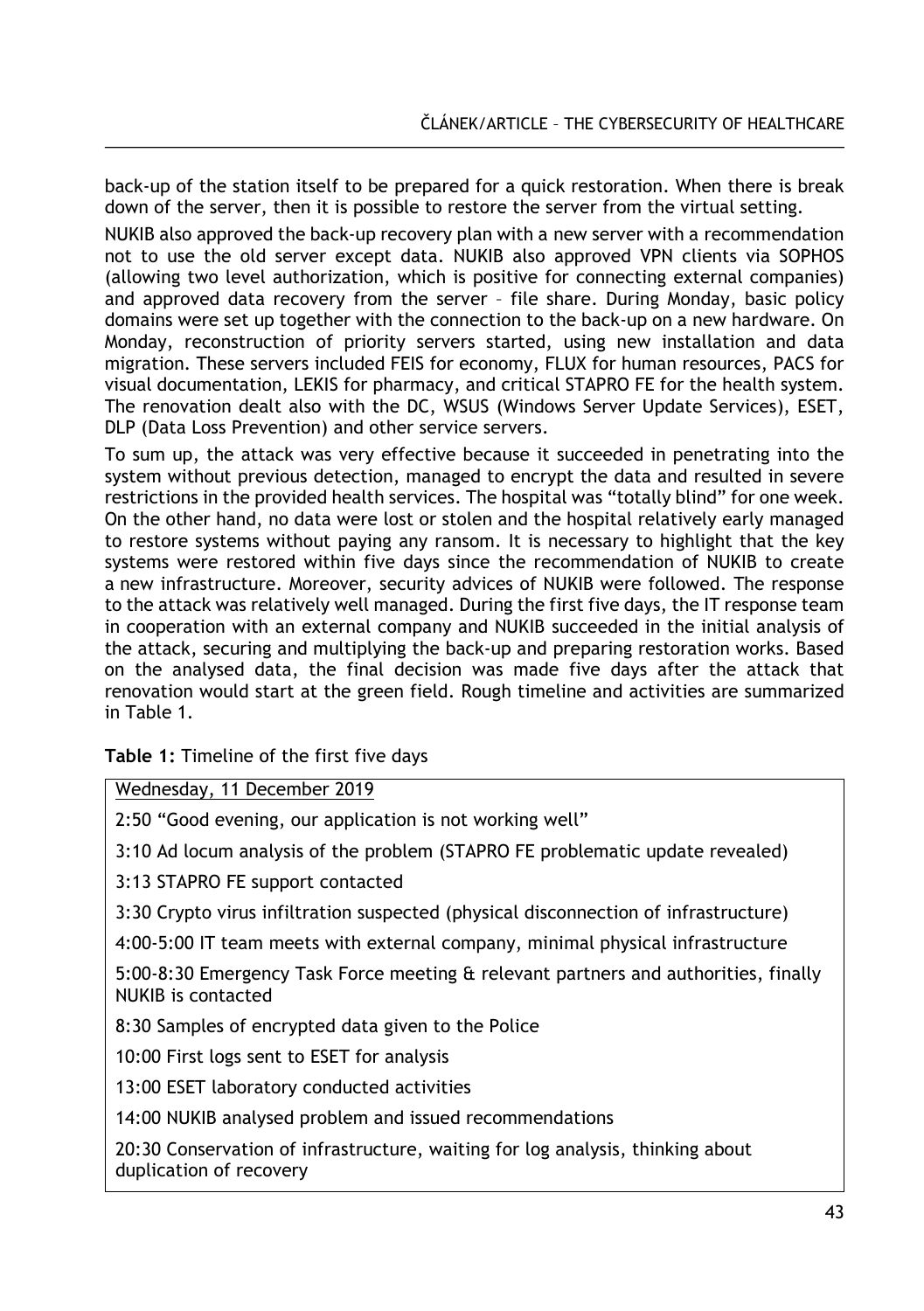### OBRANA A STRATEGIE: 1/2021 – THE CYBERSECURITY OF HEALTHCARE

# Thursday, 12. 12. 2019

7:00 Physical disconnection of all IT elements from primary network

10:00 NUKIB recommendations and analysis, provided data for analysis and recommendations for recovery + installations of isolated networks

20:00 SYNOLOGY disk problem – bit copy initiated

Until 1:00 Working on recommendations from NUKIB (DC after analysis on Monday; wating for bit copy; after that server cleaning in isolated environment and reinstallation of all clients)

# Friday, 13. 12. 2019

7:00 Back-up and work on end stations (SYNOLOGY back-up finished; data recovery into isolated environment; reinstallation of clients; set up of new firewall that blocks everything; separation of infrastructure and segmentation)

22:00 Recovery according to priorities (recovery plan), necessary installation of new servers, reinstallation of all PCs and exchange of all disks for SSD

Weekend 14. and 15. 12. 2019

Copying data from recovery, rebuild of disks, reinstallations of end clients, renewing infrastructure, enabling use of end stations in local use.

Monday 16. 12. 2019 (Day D)

New installation of key systems (data migration only)

FEIS for economy, FLUX for human resources, PACS for data visualization, LEKIS for pharmacies, STAPRO FE for health documentation + service servers

Source: Authors.

### **Mid-term Response and Recovery**

On Tuesday, 17 December 2019, clients were installed together with PACS – ICZ servers and preparations for primary network set up were made. NUKIB contributed with policy set up of the DC and approved the back-up method. In the following days, works on the client installation continued, including STAPRO and connected modalities like CT (Computed Tomography), MR (Magnetic Resonance), DR (Diagnostic Radiology) to the PACS sever, enabling sharing virtual images. The key activity was launching the RTG (Radioisotope Thermoelectric Generator) after the security control and gateway modality for RTG. This is very important, because when RTG is working, then you can open hospital for customers. Soon, FEIS and FLUX servers were installed together with the viewer for DICOM PACS – ICZ and PACS modality was extended with ultrasound. On Friday, 20 December, installation of clients continued and the STAPRO server was launched together with LEKIS for pharmacies – allowing to issue prescription. It means that the performed changes enabled doctors to work in a proper way. To sum up, the response team succeeded in restoring the main systems in five days and reinstalling approx. 400 computers out of 600. New server environment was created and network infrastructure was optimized. This was a challenge because there are dozens of companies requiring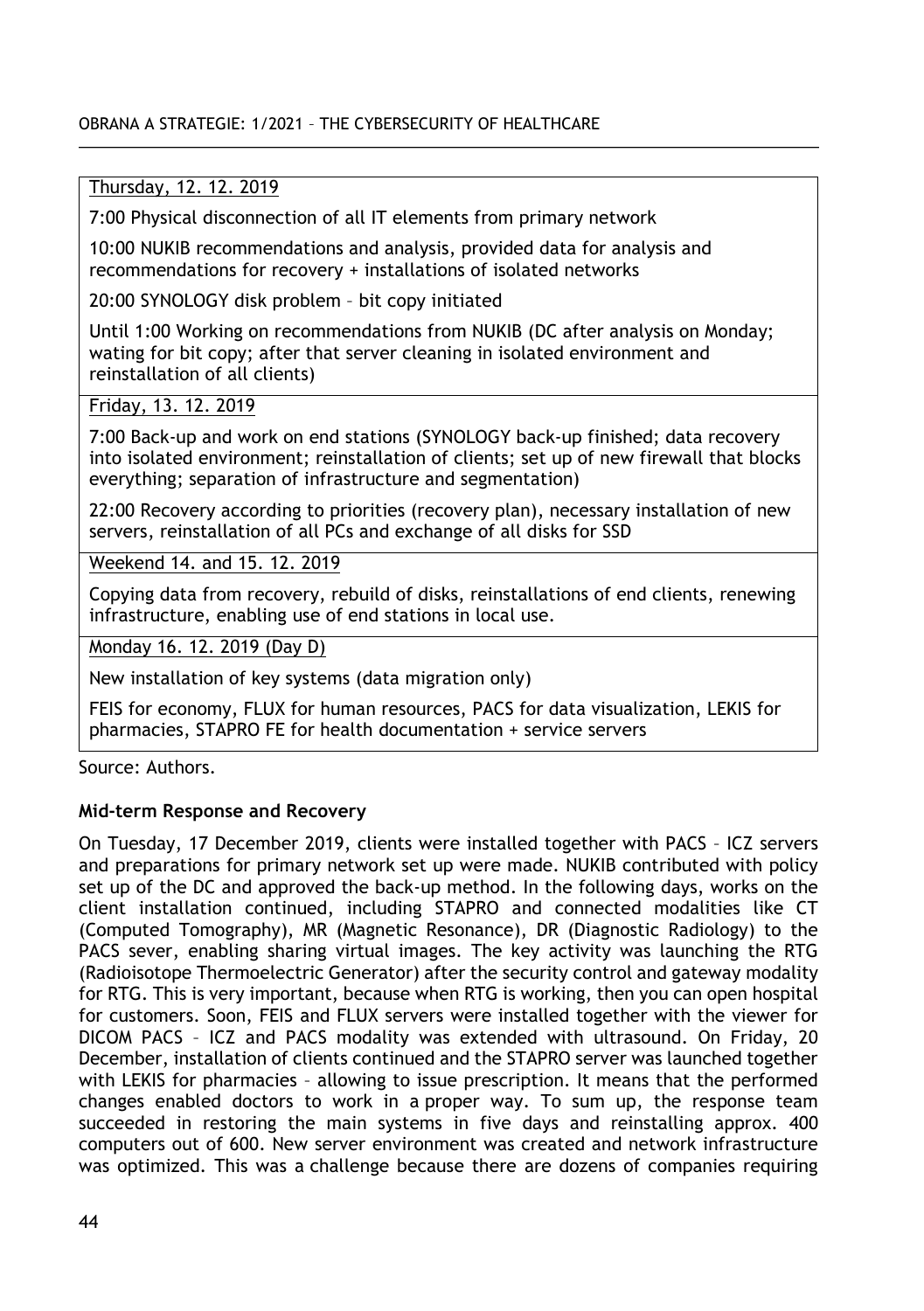access into the system, so it is necessary to set up some security policy for these external partners.

Before the end of 2019, several additional activities were conducted. Before Christmas, VPN via Firewall was launched, installation of clients continued and works on the stabilization of the system were conducted. Some breaking point was the launch of laboratories including connections and restoration of bed departments and ambulances (until then, laboratories were operating but were disconnected). Here, a very important lesson is related to the sort of "euphoria of the users". When one user sees that their part of the system is in operation, other users start to be more demanding with a tendency to give individual instructions to the members of the IT team. Despite the fact that the users might be high ranked respectable people within the hospital, it is worth to strictly follow the recovery plan and set up priorities, otherwise an individual task for team members might undermine the performance of the team. In other words, users shall be patient and not misuse their privileges and think that their department is the most important and deserves special attention. The solution might be to create a priority list, which will be flexible and reflect power of individual department managers, senior doctors, etc.

At the end of 2019, almost three weeks after the attack, the hospital was operational. Internal hospital departments were re-opened and e-mails of the doctors were renewed. However, renewing all applications and program took several weeks more.<sup>[53](#page-18-0)</sup> As of mid-January 2020, the damage was estimated at 38 million CZK (approx. 2 mil USD) due to limited healthcare services and another 2 million CZK (approx. 100,000 USD) was needed for the reinstallation of servers.<sup>[54](#page-18-1)</sup> However, in fact, the calculation of damage is a very complex and challenging task. Calculations usually include operational loss, including the loss of profit, together with costs needed for the IT infrastructure restoration. However, both areas are problematic. For example, some operations might be postponed and restoration of the IT infrastructure involves costs which were generated over time due to lack of previous investment.

It is important to note that NUKIB was not the only cooperating actor. Crisis managers cooperated also with data officers from other hospitals. In this case, synergic cooperation was created with data officers from Prague IKEM, Faculty Hospitals in Olomouc and Hradec Králové and Na Bulovce hospital in Prague. The cooperation contributed to minimalizing costs for maintaining security and sharing knowledge as other IT officers asked what happened and how to avoid the attack.<sup>[55](#page-18-2)</sup> Despite showing solidarity, the response and support might have been bigger, especially in the area of knowledge exchange. There are some individuals who are pushing for better cooperation, however here the human factor is important. Small hospitals do not have the capacity to pay for an IT security specialist and these experts soon leave for the private sector. And from the other perspective, this person would not have a good overview of what is going on in different parts of the country. There are many private organizations doing that. However, there is some project by the Central Bohemian Region, which is preparing to set up a team of IT experts who will help. The project might bring benefit for regional hospitals, which will have a network with an early warning mechanism, exchange of data and good practice.

 $\overline{a}$ <sup>53</sup> CT, ref. 31.

<span id="page-18-1"></span><span id="page-18-0"></span><sup>54</sup> CT24, ref. 33.

<span id="page-18-2"></span><sup>55</sup> SHABU, ref. 41.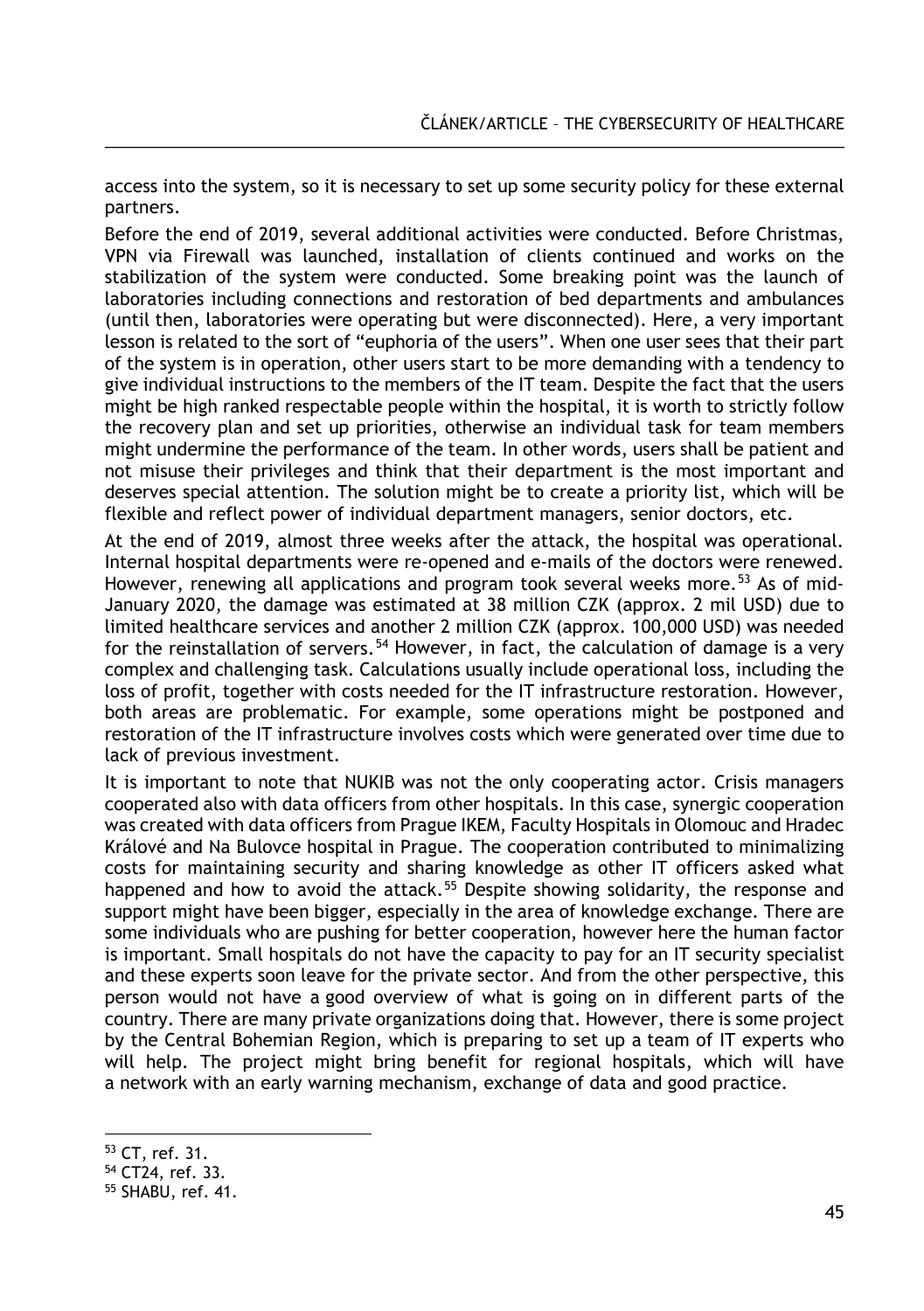### OBRANA A STRATEGIE: 1/2021 – THE CYBERSECURITY OF HEALTHCARE

2020 brought new challenges. During the first week, ambulances became operational together with the technical and economic services. The file server, mail server and internet were launched. Despite one year since the incident, some minor parts of the system were not restored. The reason is that existing applications installed years ago were out of the date and the producers or providers did not provide updates or installation sets anymore. That is why in Benešov, one year since the attack, the web part of the intranet is not finished yet along with the web part of the personal system – the user upgrade, which is now in the testing phase. The intranet will be resolved next year and will be most probably externally based. As of 20 January 2020, approx. 70% of the systems were online, however, some systems including the blood bank or nutrition were still out of order, which created some side effects: there was no blood collection during the event resulting in lack of blood, thus, the hospital had to buy reserves elsewhere.<sup>[56](#page-19-0)</sup> These problems were also soon overcome.

As a result of the attack, the Benešov hospital got a new infrastructure involving a new firewall, which opened new opportunities for the management of the security infrastructure. Active management of the network allowed a higher level of segmentation and VPN was put behind the firewall. The server environment is characterized by a fully new virtual environment. All servers are running on the new hardware and new servers were fully installed in clean environment. Data loss protection was enriched by a new level and the hospital now uses two SYNOLOGY back-ups. As prior to the Ryuk attack, end stations were equipped with Windows 10 and secured with a new data loss prevention policy. Devices were equipped with Windows 7, Windows 10, Embedded, with 2 Windows XP devices not connected to the network. However, the server system has become much more balanced and the virus brought about the opportunity to change many things which would be difficult to change when operating. Today, the hospital is equipped with IT technologies which are able to detect anomalies in the network or at the end stations.

# **LESSONS LEARNED**

To draw lessons learned from the case is not an easy task. This is mainly due to the fact that this article analyses one single case: the reaction of one hospital to one specific attack. In reality, the threats of cybersecurity are very complex and so is the internal environment of hospitals, which differs in the level of IT security, material equipment, capacities, etc. For this reason, recommendations can be formed only at certain level of generalization, which is however attitude of the majority of articles and this one is not an exception. Nonetheless, "micromanagement" presented in the second chapter may provide valuable information about the crisis response to the security incident, which is (hopefully) also partially applicable in other organizations and which might accompany the following recommendations.

In order to close holes in the cheese, some preventive measures influencing organizational factors are necessary. Organizational factors, however, are the key to an effective response. For this reason, this part brings several ideas to set up and develop preventive and responsive measures. Kučínský and Sikora mention 7 general preventive measures including: 1) Data back-up outside of the system (offline); 2) Monitoring, 3) Segmentation

<span id="page-19-0"></span> $\overline{a}$ <sup>56</sup> Ibid.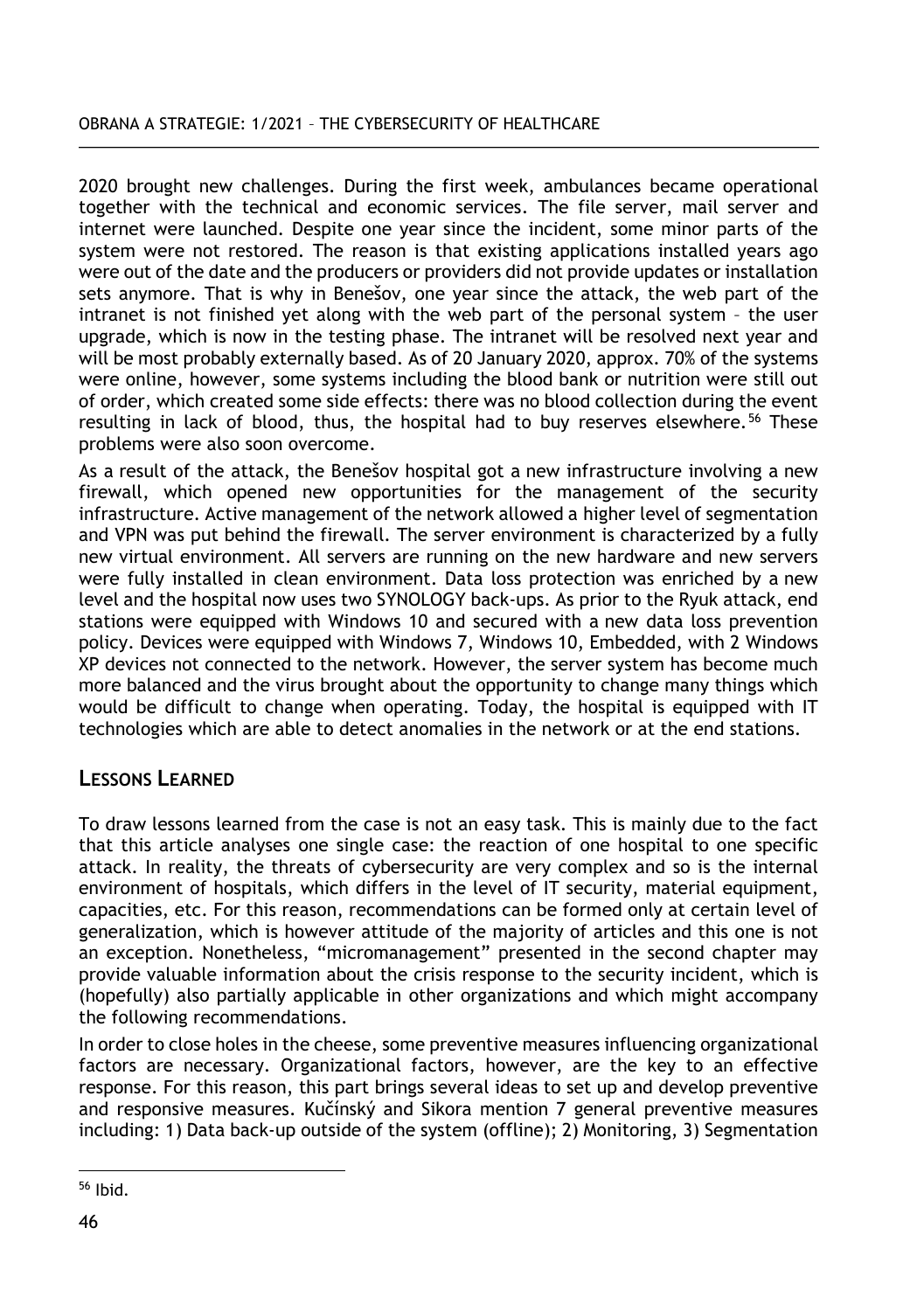of the network, 4) Software updates, 5) Removing dangerous access; 6) User training, 7) Macro features in MS Office. Regarding the reaction, both authors mention: 1) Necessity of work continuation, 2) Communication strategy, 3) Communication with authorities.[57](#page-20-0) Their summary of measures is logical and may be generally applied to any institution. For this reason, it has also provided the inspiration for the systemic approach presented in Chart 2.

In the mentioned schematic in Chart 2, there are four principal actors including the attacker, user, IT administrator, and state authority. Like any schematic, it simplifies the reality because in fact there is no single state authority and usually there are multiple users and sometimes also multiple attackers. However, it is possible to distinguish four key roles and other actors might be subordinated in the categories.

An attacker entering into the system may be considered as independent variable. Regardless of their motivation, attackers try to penetrate the system, usually via exploitation of gaps in the IT platforms operated by users. In this sense, users are a very wide and diverse category ranging from e-mail users to service consumers or providers. They may work in private or public domains.

The first important measure is to keep users aware and vigilant about current trends and promote safe behaviour in the online space. Attackers often abuse users' curiosity, greed or fear. This is especially the case of phishing or spear phishing and sextortion attacks. However, ICT skill development is a long-term process, which faces many educational challenges.<sup>[58](#page-20-1)</sup> Due to the anthropocentric nature of the cyber-security threats, human factor plays an important role in avoiding attacks and the appropriate level of skills may decrease its incidence. Another important measure regarding users is to let them work in a safe environment, which partly depends on the approach of administrators. Every workstation requires its specific security level. The higher potential loss, the higher preventive measures shall be taken. A minimum standard is a good firewall, updated antivirus programme or other software detecting potential malware or spyware. In many cases, problems are associated with personal e-mail and VPN access. That is why administrators shall consider ban of personal emails and restrictions on VPN access. Users might be significantly affected by the attack and thus should be prepared for prospective changes. The cyberattack may lead to the "set back in time". Instead of computers, doctors will have to use paper and pen again and call the laboratory for results which are not displayed immediately. This change in the system will be time consuming and decrease effectivity of the system. For this reason, doctors shall be trained for this situation to work in urgent cases without IT support. Regular training and restriction of users is a key and IT department shall not compromise its high security standards by allowing exceptions that make the system porous.

 $\overline{a}$ <sup>57</sup> KUČÍNSKÝ – SIKORA, ref. 1, p. 43.

<span id="page-20-1"></span><span id="page-20-0"></span><sup>58</sup> BENEŠ, Pavel – MUDRÁK, David – PROCHÁZKA, Josef – RAMBOUSEK, Vladimír – ŠTÍPEK, Jiří. Research of ICT Education in the Czech Republic. *Problems of Education in the 21st Century*, 2008, 5(1), 24–34.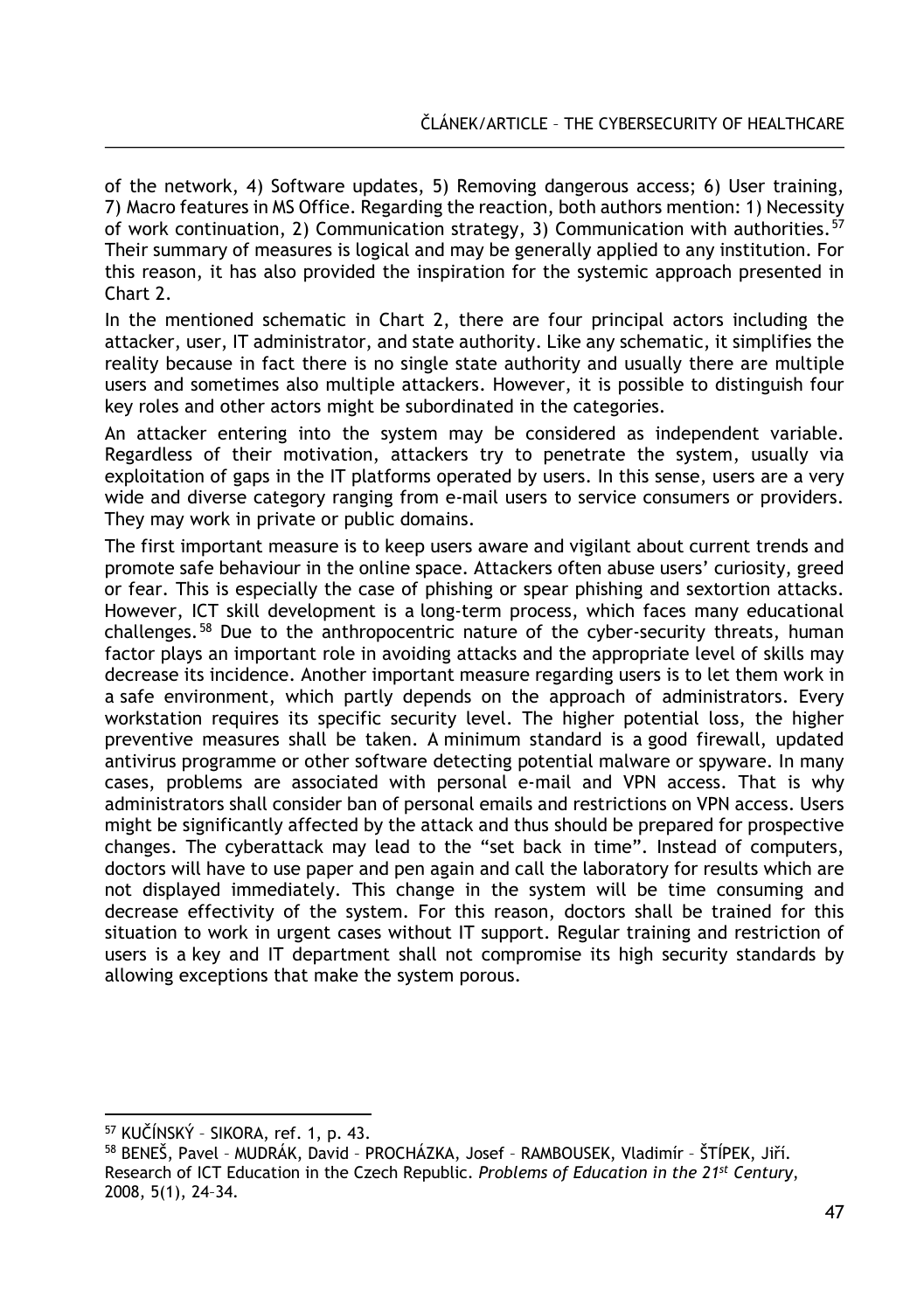



Source: Authors

Due to their closeness to the users and their expert skills, administrators play central part in the system. For this reason, they are the best people to inform about the current trends in the IT security and provide training to the users. They ensure ad locum security of the IT devices (protection of end stations) and are responsible for data back-up (offline backup). IT administrators shall restrict the access to privileged admin accounts and keep exceptions on a minimal level. Standard is a good firewall, automatic management of network operations and micro segmentation of the network. These are the key actors in communication with state authorities. Due to their access and overview of the systems, they provide the necessary data allowing complex analysis of the IT domain including incident notification and reporting. During the incident, administrators stand in the front line to prevent or minimalize the damage. For this reason, administrators have rich and diverse experience, which is worth sharing via networks with other administrators and institutions. Finally, administrators play the most important part in cooperation with state cybersecurity authorities in responding to events, as Cyber Security Response Teams (CSIRTs) may help in the initial defence or in later stages with incident investigation and data restoration.[59](#page-21-0) Especially frequent, regular and complete data back-up at safe location seems to be the key aspect of minimalizing damage. During the restoration, administrators shall keep in mind the motto: "Clean installation required". It is an unfortunate practice that admins use back-ups without changes and cleaning the network.

<span id="page-21-0"></span> $\overline{a}$ <sup>59</sup> PAČKA, Roman. *CSIRT: V přední linii boje proti kybernetickým hrozbám*. Brno: CDK, 2019.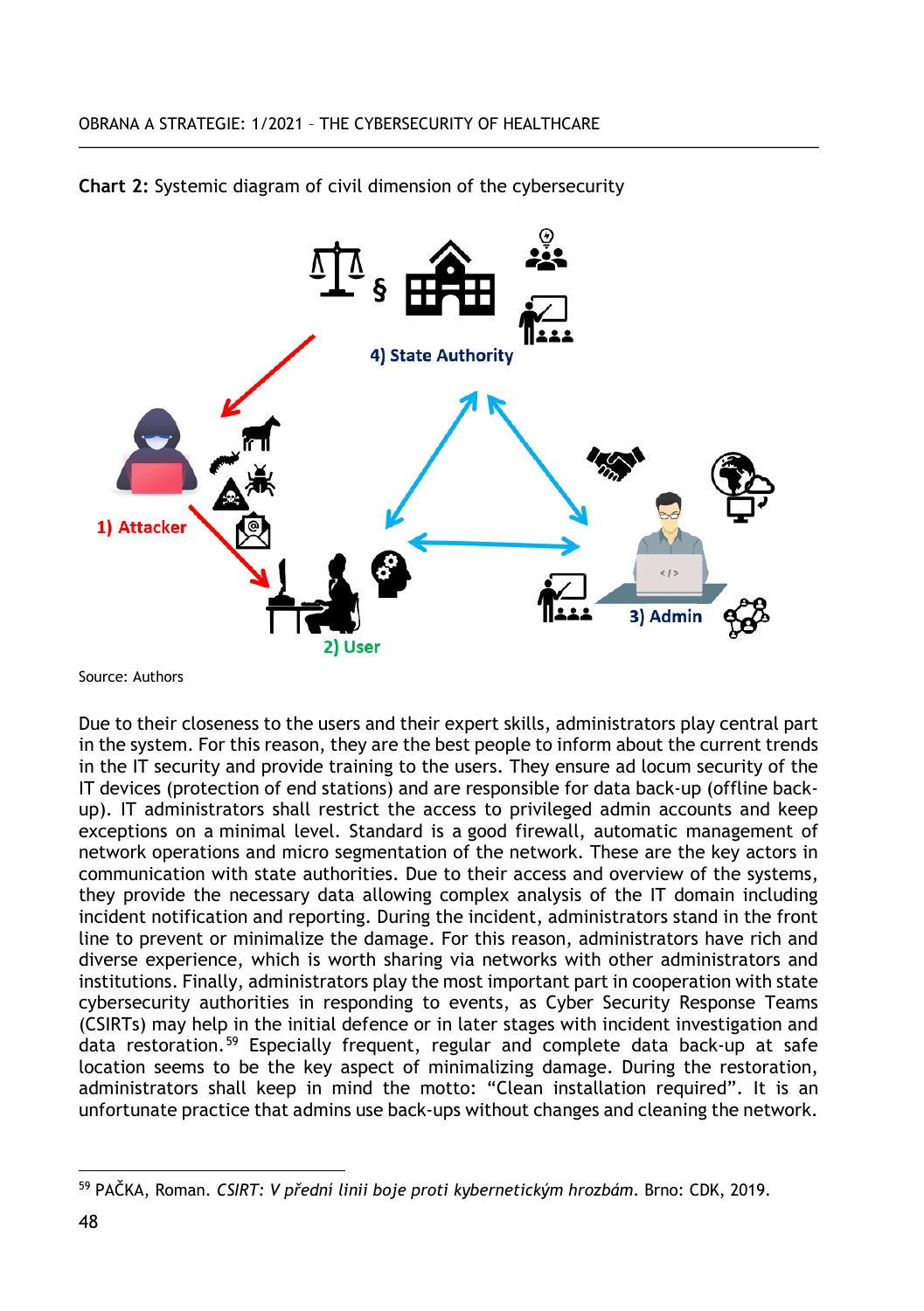Because virus can hit any time, it is good not to address too many projects at one time and stay focused to a limited number of issues.

Next to the above-mentioned tasks of the national authority, there is a significant role in providing regulatory standards. These include basic ICT laws and key aspects of crisis management in relation to cyber security incidents. Cybersecurity also has an important criminal dimension with implications for post-incident proceedings, which is one of the most challenging parts as the attackers are rarely punished in accordance with law.<sup>[60](#page-22-0)</sup> Due to the power of national authorities, their capacity and relation to other executive branches, national authorities play an important role in cybersecurity defence. For this reason, their representatives shall be included in the policy making bodies and closely cooperate with other relevant institutions including concerned ministries and stakeholders. State authorities may greatly contribute to information exchange and education process regarding the relevant cybersecurity IT skills. Organized events may support security in both private and public spheres. The legal dimension of cybersecurity is evolving very fast at the national and international level as well. Complexity of the legal system is sometimes hard to understand for IT experts and vice versa.<sup>[61](#page-22-1)</sup> Moreover, cybersecurity is also specific in relation to different types of stakeholders.<sup>[62](#page-22-2)</sup>

As pointed out by many, the key for the success is to enhance preventive measures. This may include areas of client identification and authentication, capacities of network resilience, cyber intelligence, surveillance and reconnaissance or cyber early warning and response.[63](#page-22-3) Special attention shall be paid to critical infrastructure. The progressing COVID-19 infection shows that hospitals are an inseparable part of the critical functioning of the state. Also, the new pandemic creates stronger pressure on cybersecurity of healthcare.

Another necessity is to work together. From the IT perspective, all hospitals are the same and work with same kind of data: PACS, Human Resources, Finances, etc. The environment is not homogenous but has many common features and challenges for IT specialists in hospitals. Fortunately, there are many qualified teams in the Czech Republic, including people from NUKIB or DPO. which is also centralized to some degree, but there is absence of SOC – someone who will coordinate the security of hospitals in the Czech Republic. It is necessary to encourage people who are fans of the IT, rather than desk managers with restrictive and repressive attitude. It is also necessary to keep the hospital management informed about IT developments and threats. When the managers are informed and educated in the IT, they put higher priority to the IT agenda. Many small

 $\overline{a}$ 

<span id="page-22-0"></span><sup>60</sup> POLČÁK, Radim. Kybernetická bezpečnost jako aktuální fenomén českého práva. *Revue pro právo a technologie*, 2015, 11(6), 95–149.

<span id="page-22-1"></span><sup>61</sup> HROMADA, Martin – HRŮZA, Petr – KADERKA Josef – LUŇÁČEK, Oldřich – NEČAS, Miroslav – PTÁČEK, Bohumil – SKROUŠA, Leopold – SLOŽIL, Richard. *Kybernetická bezpečnost – teorie a praxe*. Brno: Powerprint, 2015.

<span id="page-22-2"></span><sup>62</sup> BERNÁTEK, Josef. Kybernetická bezpečnost řepařského a cukrovarnického sektoru. *Listy cukrovarnické a řepařské*, 2019, 135(11), 375–376; BERNÁTEK, Josef. Kybernetická bezpečnost chemického průmyslu v České republice. *Chemické listy*, 2020, 114(4), 295–298; ANDRAŠKO, Josef. Bezpečnosť informačných systémov verejnej správy vo svetle zákona o kybernetickej bezpečnosti a zákona o informačných technológiách vo verejnej správe. *Revue pro právo a technologie*, 2019, 10(20), 3–40.

<span id="page-22-3"></span><sup>63</sup> VASILESCU, Cezar. Kybernetické útoky: nové hrozby pro kritickou informační infrastrukturu ve 21. století. *Obrana a strategie*, 2012, 12(1).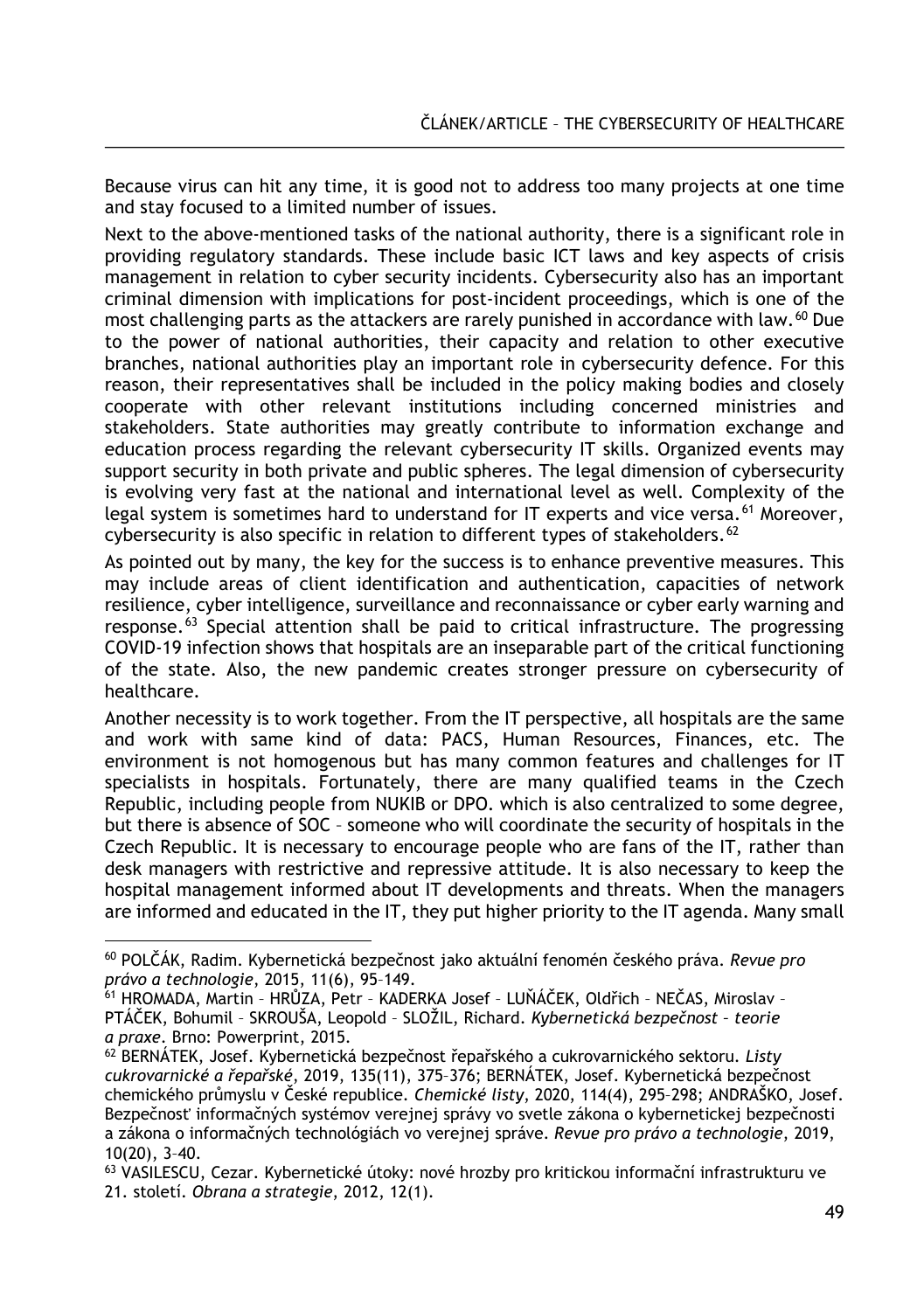organizations think that cybersecurity is not their issue, but this might be caused by the fact that they cannot detect the threats. Moreover, attackers will be always one step ahead and there will always be enterprises with lack of funds or lack of people who will be able to ensure high level of security – to have everything up to date and provide support to the users.

Hospitals shall consider IT audits, which are a double-edged weapon. Some are made for the purpose of matching formal criteria. It is much better to create a team of IT specialists in each hospital, who will visit the participating hospitals to have a look at the security. IT audits are valued when conducted by skilled people who know what to look for and what are the highest standards of IT security. It is also possible to consider insurance of the services. However, here the issue is that insurance companies require a high standard of protection (based on the recommendations of NUKIB) – and in this case there is low probability of a successful attack. When the standard of protection is not high, then the insurance is so expensive that it is better to invest money directly into the IT. However, insurance might play important role in the future, as the number of attacks increases.

One general rule can be applied in the communication. As shown in the case of the Benešov hospital, communication is key for preventing further damage. There is nothing wrong to admit that you have been attacked and you are asking for help. That is why it is good to openly share information with other regional hospitals, state hospitals, NUKIB, data protection officers or rescue services. It is good to share good practice and lessons learned. Lastly, it is worth to promote solidarity among hospitals because cyberattack may affect any of them. Facing a large-scale incident is a very stressful situation for patients, doctors, hospital mangers and last but not least the IT response team who performs the recovery and works to put things in a proper order. That is why it was surprising that the public expert debate regarding the incident in the Benešov hospital was very critical and that the criticism was very normative – applying very high standards on the hospital without being aware of its resources and possibilities.

# **CONCLUSION**

The case of the Benešov hospital is not unique in the global context as every day hospitals face the challenge of ransomware. The prospects are not very positive as hackers are hidden beyond the curtain of anonymity and there are no physical borders in the cyberspace. Despite cyberattacks being considered illegal, hackers are rarely discovered, prosecuted and punished. Due to low efficiency of rule of law enforcement, emphasis on preventing the cyber-attacks offers more prospects.

This article was dedicated to the analysis of one large-scale incident which happened a year ago in the middle-sized regional hospital, which might be labelled as an "average hospital" in many aspects. This was also the case of its IT infrastructure, which faced an unprecedented attack. Despite all security measures including trained personnel, firewall, antivirus, updates, network fragmentation or regular offline data back-up, crypto virus succeeded to cause damage. Despite data were not stolen or destroyed, limited operation of the facility led to loss in millions of Czech korunas. This article provided overview of main organization factors before and after the attack. These overviews might be well placed into the model of Swiss cheese. Unfortunately, for good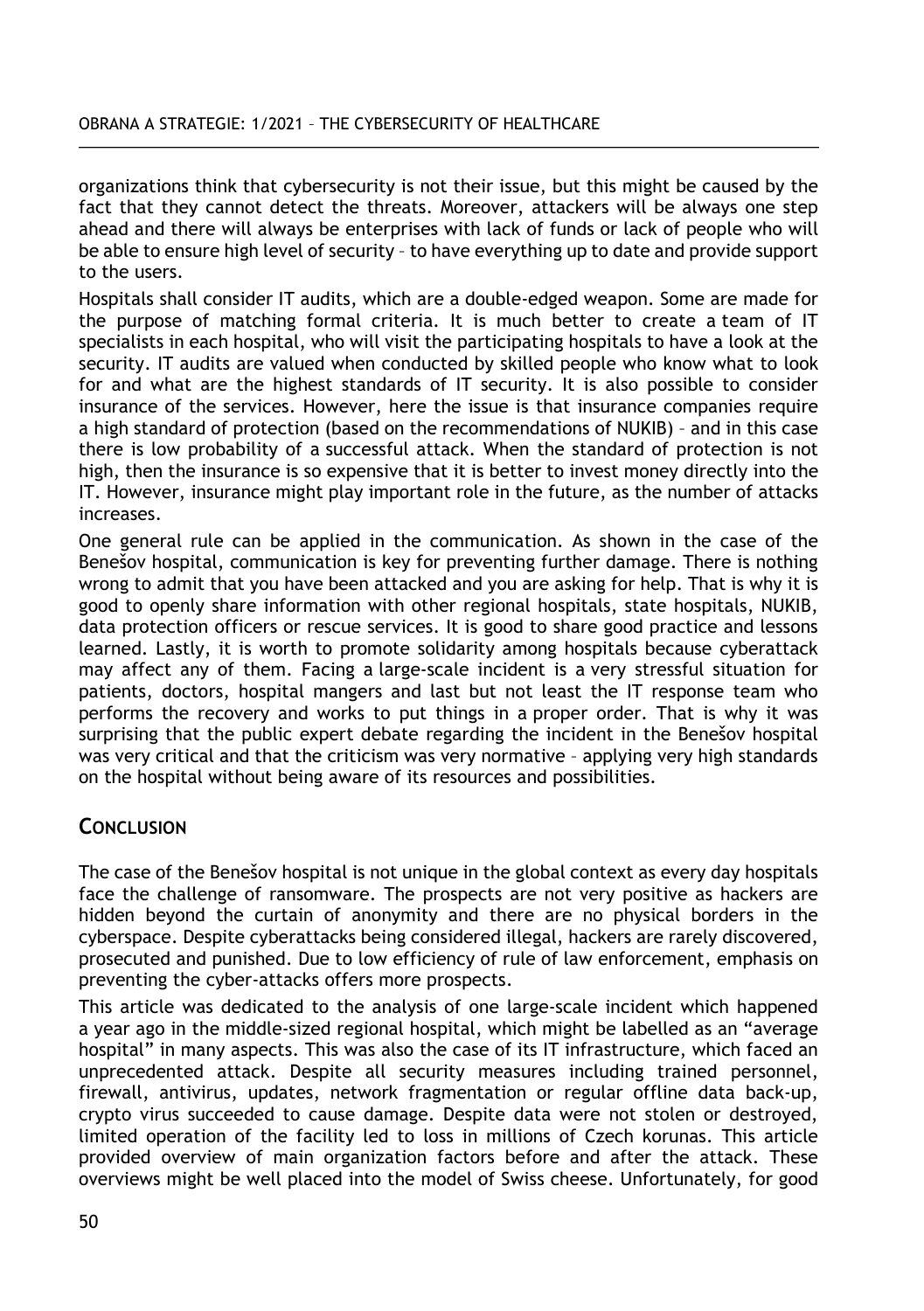reason, some data are not public. This limits the application of the Swiss cheese model. However, the authors believe that examination of this case brought interesting information to fellow readers and provided lessons learned.

The principal research question: "What organizational and security factors contributed to good management in the post-attack period?" has a very complex answer. As the second chapter showed, the management would be not possible without a response team of IT specialists who know what to do. It would be not possible without data back-up as well as without the help of NUKIB or consultations with an external IT security company. Management of the hospital acted exemplary in order to prevent further losses and tragedies due to limitation of healthcare services. Communication between the IT response team, NUKIB and management of the hospital was of key importance. Despite unprecedented loses, Ryuk opened new possibilities to improve the IT security infrastructure and harmonize the environment. It also contributed to incorporation of new security elements into the system.

The article also revealed also some systemic "imperfections". There is absence of some platform which will contribute to the exchange of good practice and management of security operations in real time. Despite the fact that NUKIB provided professional guidelines and its recommendations were followed, there is absence of some sort of IT Security Operation Centre (SOC) – a facility where IT systems of hospitals will be monitored, assessed and defended. Some imperfections can be addressed internally: not to compromise high level of security with exceptions and ease of restrictions regarding rights of user or VPN connections.

Despite all attempts, this article has some inherent limits. First, the vector of the attack is not fully known so far, which prevented deeper analysis. This also had an impact on the second issue: the application of the "Swiss Cheese" concept, which was used as a source of inspiration, rather than a fully operable analytical tool. And third, due to a very complex nature of cyber security threats on one side and high variability of organizations, the third chapter formulated rather general recommendations with universal applicability. Nonetheless, authors hope that the second chapter provided unique insight into "micromanagement" of a security incident, which might provide good inspiration for other organizations, not only in healthcare.